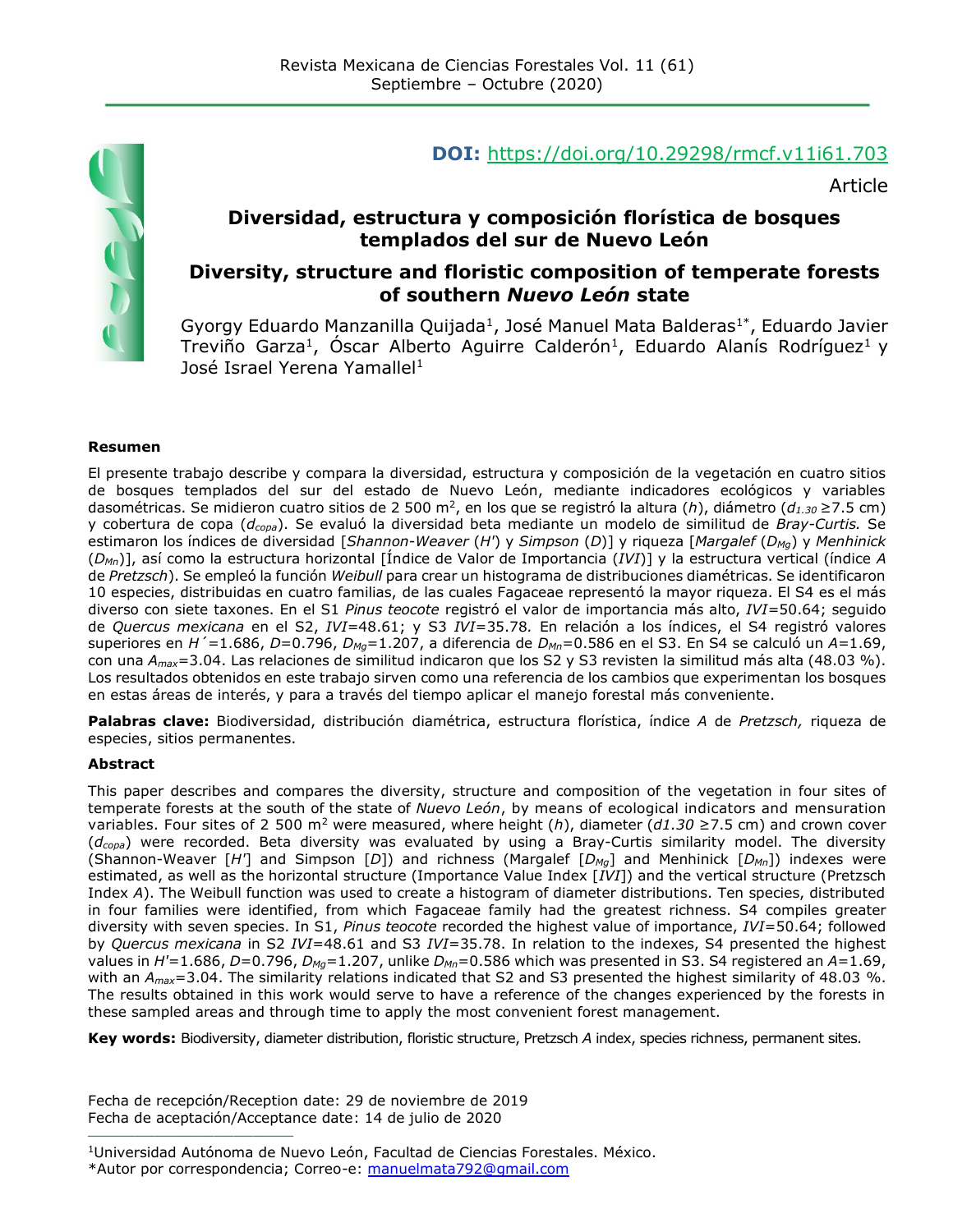## **Introduction**

Mexico has a privileged diversity of natural ecosystems, made up of xerophilous scrubs (41 %), temperate forests (24 %) and tropical rain forests (23 %) (Conafor, 2009). Temperate zones occupy around 46 million ha, equivalent to 23.4 % of the national territory. They are mainly distributed in four physiographic regions: *Sierra Madre Occidental, Sierra Volcánica Transversal, Sierra Madre Oriental* and *Sierra Madre del Sur* (González, 2003). These mountain systems are sites with high diversity of plants distributed among trees and the understory, mainly; in general, temperate forests gather more than half of the pine and oak species, and 33 % of the world's oaks (Rzedowski, 2006; Rodríguez and Myers, 2010; González-Elizondo *et al.,* 2012).

Determining the floristic structure, vertical and horizontal, as well as the density of individuals within a wooded area, allows knowing the nature of the mass, based on its biological diversity, floristic composition, as well as the abundance of spatial distribution, and in the strata altitudinal of the species that form plant communities (Aguirre, 2002). Diversity is a synonym for the richness or variety of species that occur in an ecosystem (Gaines, 1999; Gadow *et al.,* 2007). The tree structure is a key element to assess the stability of forests, which can be modified by applying forestry treatments, which change the structure of stands or forest stands and consequently the forest (Lähde *et al.,* 1999; del Río *et al.,* 2003; Castellanos-Bolaños *et al*., 2010). Therefore, the quantification of the structural variables of the forests is important to understand the functioning of the ecosystem and thereby contribute to sustainable forest management (Castellanos-Bolaños *et al*., 2010).

Knowing the horizontal and vertical structure is essential for planning actions that favor the development of forests, which are carried out when selecting the trees that will be used without affecting the original structure (Aguirre-Calderón, 2015). Primarily, the horizontal structure is given by the mensuration distribution (basimetric area and volume by diameter category), as well as abundance, frequency and dominance. The vertical structure uses different height zones to detect changes in tree diversity in different layers of the forest, with the aim of providing basic information on stand dynamics (Pretzsch, 2009).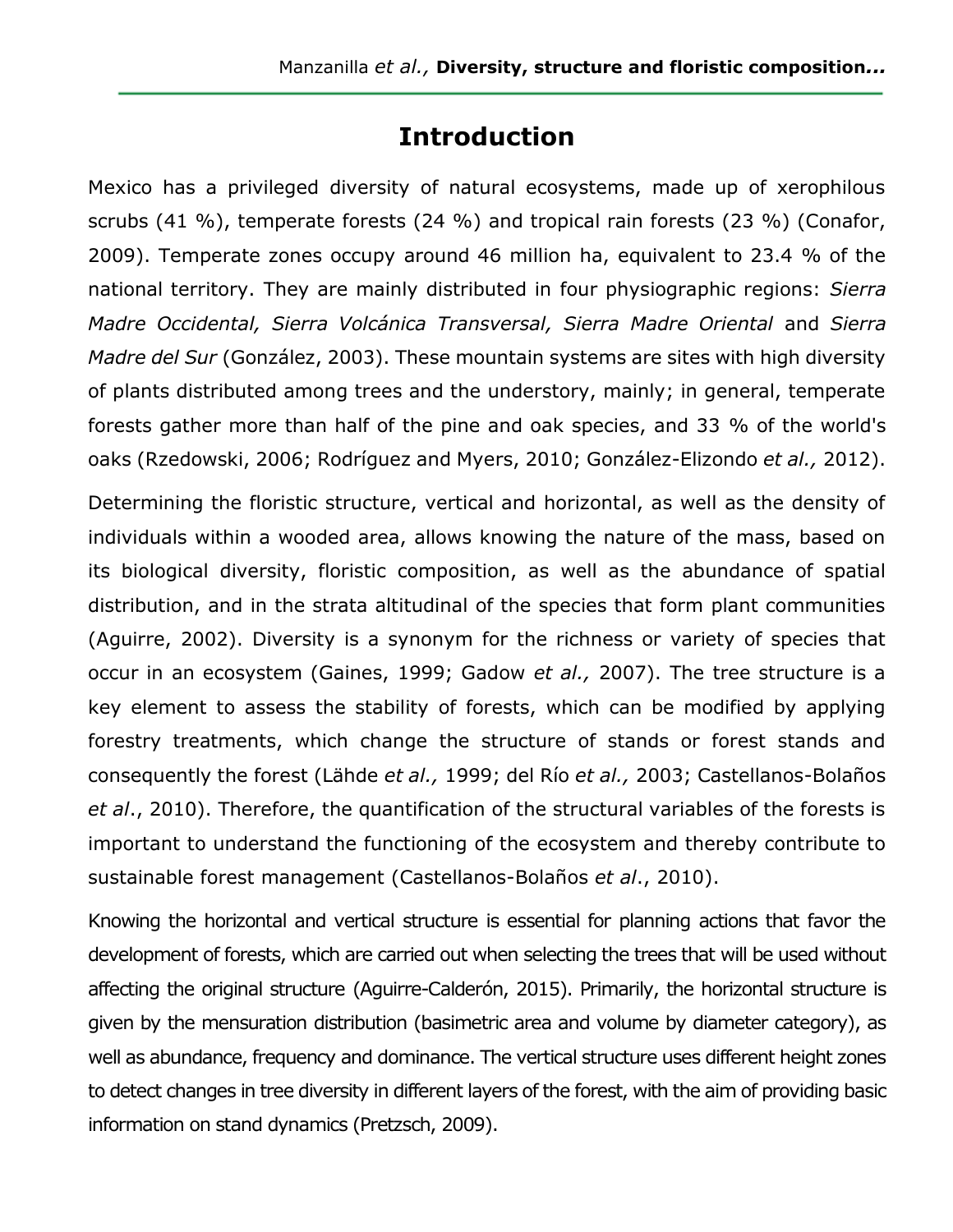The floristic composition describes the number of families, genera and species in a forest at the time of making an inventory. The elements considered to achieve this focus on diversity, species richness, and similarity among others (Louman *et al*., 2001). Vegetation studies are one of the main supports for the planning, management and conservation of any ecosystem. For this reason, a planned floristic inventory must provide information on the specific richness (alpha diversity) (Villarreal *et al.,* 2006), in which only the number of species is considered, not the abundance of each one.

The use of diversity indices that weight species richness and abundance provide scientific validity to establish conservation criteria, since these are frequently used as environmental indicators of ecosystem health (Magurran, 1989). These indices have been applied to guide actions related to the biodiversity of habitats, since they express in numerical values the information from censuses or samples, which contribute to inform decision-making in forest management (Lübbers, 1997).

This is why responsible forest management demands sustainability vision, which is ruled by principles and criteria that assess the preservation of diversity and the conservation of floristic composition. For all forests that are exploited and essentially for those that have good management certification, the characteristics and behavior of the tree layer must be known (Hernández, 2012). Therefore, the objective of the present study was to describe and compare the diversity, structure and composition of the vegetation in temperate forests of the south of the state of *Nuevo León*, Mexico.

# **Materials and Methods**

## **Study area and sampling sites**

Field work was carried up during the Winter of 2019 in four locations of the mixed pine-oak forest located in the *Sierra Madre Oriental* mountain system, with a 5 km in-between distance; three are found in *Galeana* municipality and the fourth one in *Aramberri* municipality of the state of *Nuevo León*, between 23°43'51''-25°26'45'' N and 99°28'30''-100°55'48'' W (Figure 1).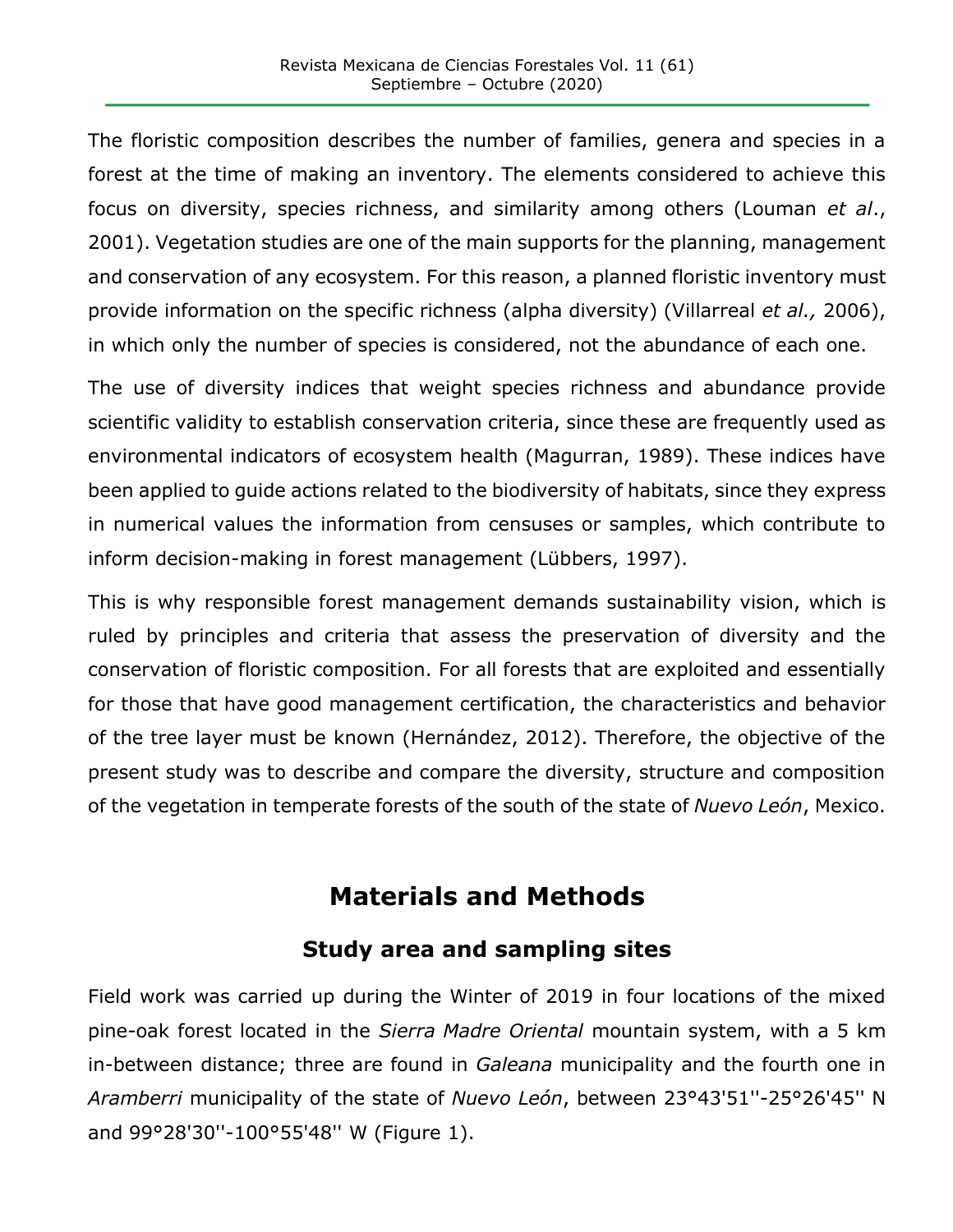

**Figure 1.** Location of the sampling sites in the study area.

The climate in the region is temperate sub-humid with rains in summer; its pluvial regime oscillates between 600 and 1 200 mm, with annual average temperature between 14 and 18 ˚C.

Litosol soil type predominates and the types of vegetation present are coniferous forests made up of pine-oak and oak-pine associations (Inegi, 2017).

Four sampling plots were established in 2 500 m<sup>2</sup> (50  $\times$  50 m), in the following spots: *Canoas* (S1), *Agua Blanca* (S2), *Cañada "El Llorón"* (S3) and *"El Alamillal"* (S4); in each of them, the geographical coordinates and their physiographic characteristics were recorded (Table 1) and all individuals of tree species greater than 7.5 cm in normal diameter (diameter at a height of 1.3 m above ground level) were censored, according to the methodology used in the forest and soil research sites developed by Corral-Rivas *et al.* (2009). The species and tree number of each individual were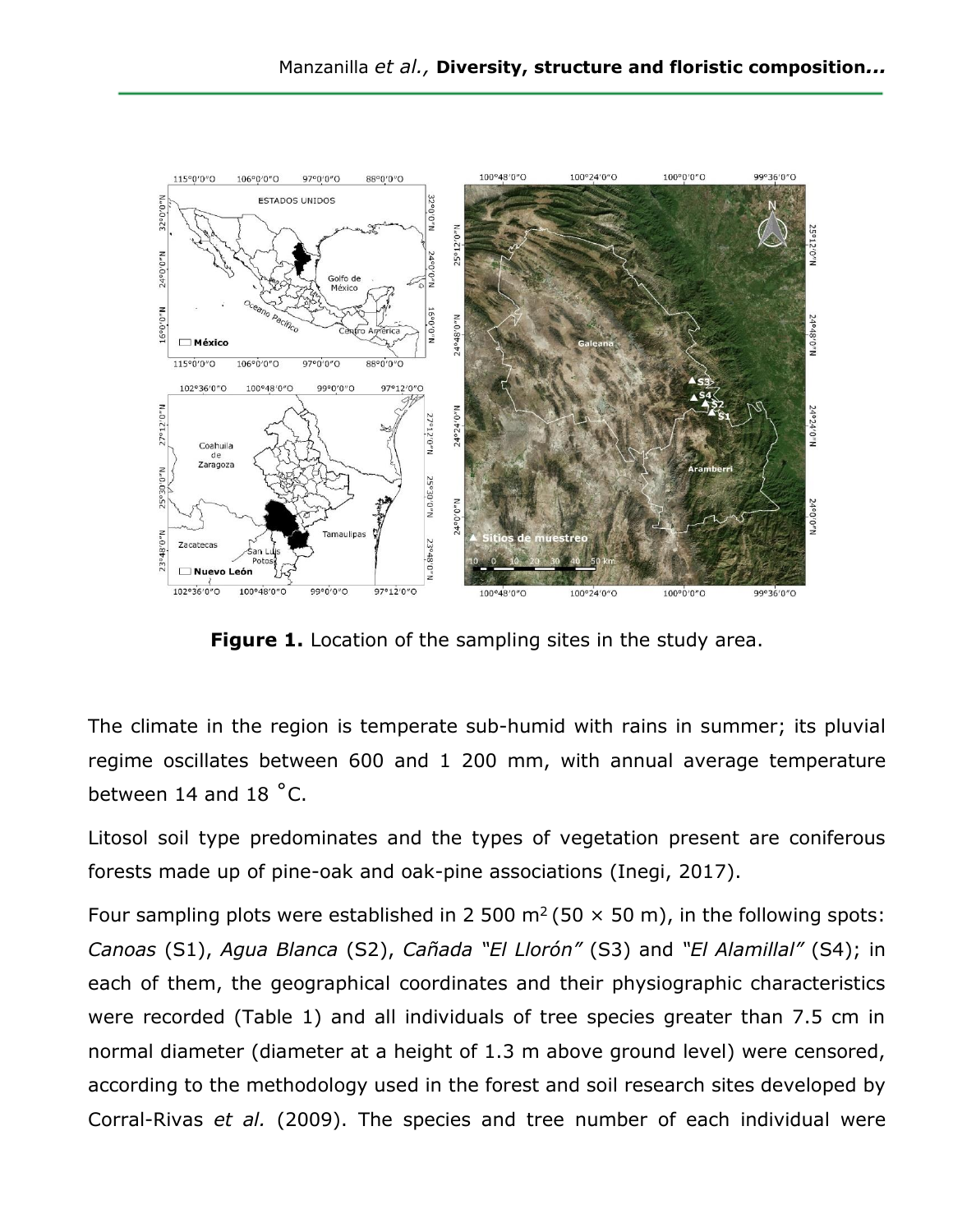identified and measurements of total height (*h*), normal diameter (*d1.30*) and crown diameter(*dcopa*) were taken.

| <b>Sites</b>            | <b>Spot</b>      | Latitude     | Longitude    | <b>Altitude</b> | Hill side | <b>Type of</b> |
|-------------------------|------------------|--------------|--------------|-----------------|-----------|----------------|
|                         |                  | (N)          | (W)          | (masl)          |           | Vegetation     |
|                         | Canoas           | 24°27'14.62" | 99°52'44.97" | 2 6 6 5         | <b>SW</b> | Pine-oak       |
| $\overline{\mathbf{2}}$ | Agua blanca      | 24°29'44.81" | 99°54'26.17" | 2 4 4 2         | <b>SW</b> | Oak-pine       |
| 3                       | Cañada El Llorón | 24°35'47.76" | 99°57'55.87" | 2 1 3 3         | <b>NE</b> | Oak-pine       |
| 4                       | El Alamillal     | 24°31'12.69" | 99°57'25.94" | 2 8 0 6         | <b>NE</b> | Pine-oak       |

**Table 1.** Physiographic description of the sampling sites.

# **Data Analysis**

## **Floristic Composition**

During the collection of information in the field, botanical material was collected from all the tree species present at the sampling sites, where a terminal portion of a branch of each species was taken, made up of leaves and the reproductive structure. For later taxonomic identification, such specimens were taken to the Graduate School of Forest Sciences of the *Universidad Autónoma de Nuevo León*. The validity of the scientific names for each of the identified species was verified based on the The Plant List (2013) platform.

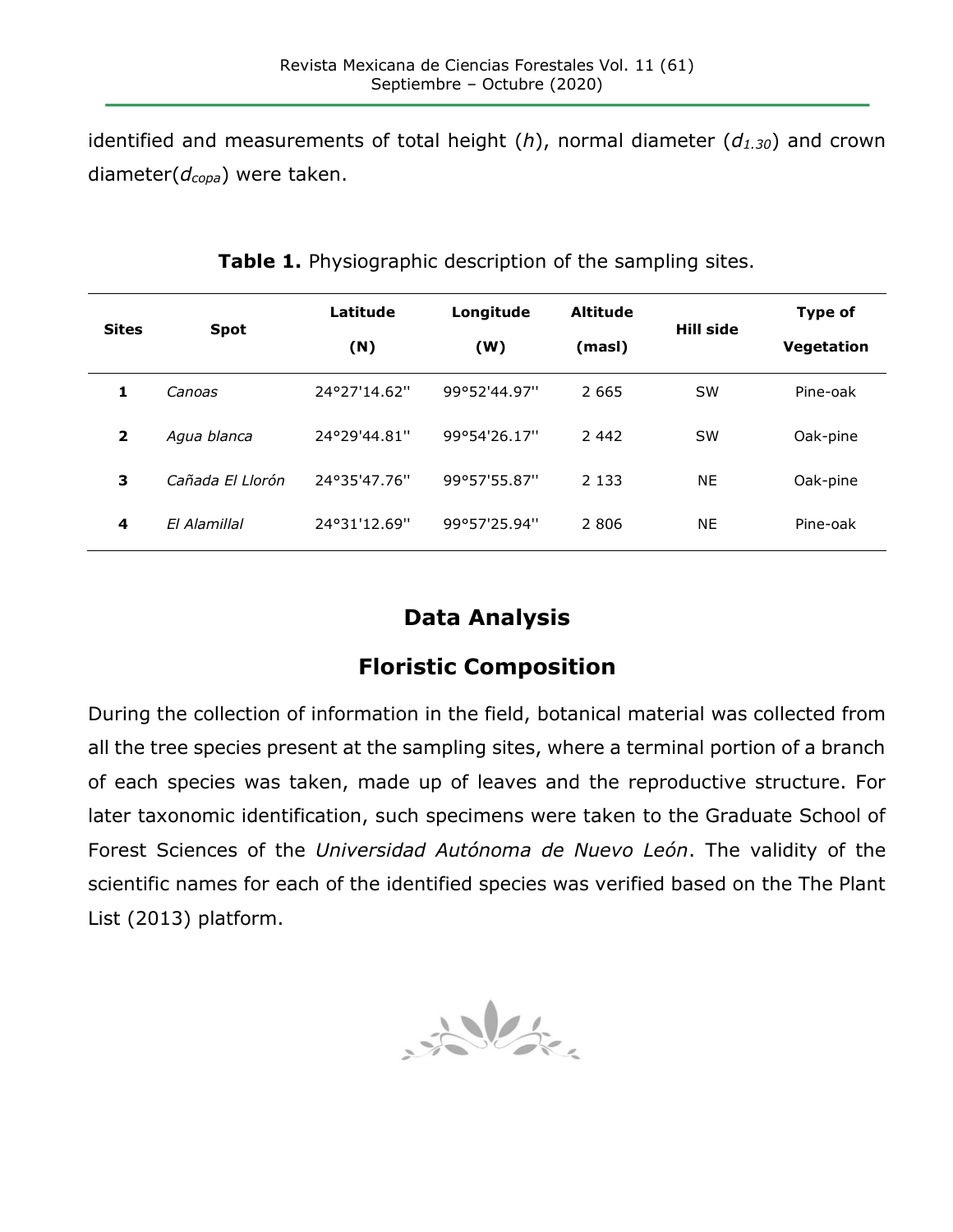### **Similitude coefficient**

To determine the similarity in the composition of the species between the four localities, an analysis was applied with the BioDiversity Professional version 2.0 program (McAleece *et al*., 1997), using an algorithm that allows analyzing the similarity of the samples, through the Percentage calculation with intervals from 0 to 100 %, the result of which is represented in a Bray-Curtis similarity-dissimilarity dendrogram (Bray and Curtis, 1957).

#### **Diversity and richness indices**

The following diversity and richness indices were estimated:

The Shannon-Weaver diversity index (*H*'), which expresses the heterogeneity of a community based on two factors: the number of species present and their relative abundance (Shannon, 1948; Castellanos-Bolaños *et al*., 2008).

$$
H' = -\sum_{i=1}^{S} P_i * In(P_i)
$$

Where:

*S =* Number of present species

*ln =* Natural logarithm

 $P_i$  = Individuals found of the *i* species ratio; it is calculated through the  $(n_i/N)$  ratio

 $n_i$  = Number of individuals of the *i* species

 $N =$  Total number of individuals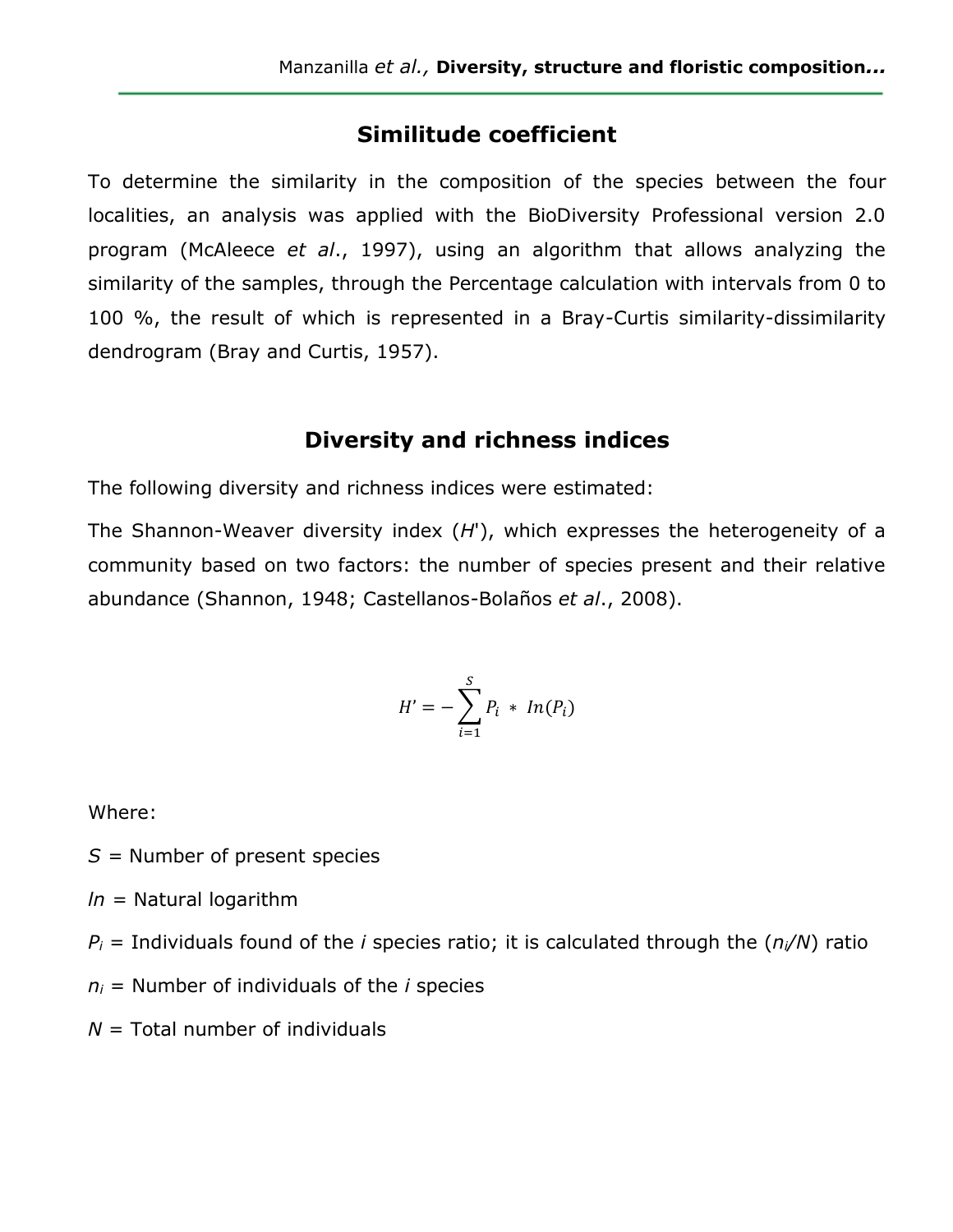The Simpson diversity index (*D*), which estimates whether a given community is made up of very abundant species, since it adds the abundances of each one to the square and, thus, gives importance to the species with high value (Lamprecht, 1962).

$$
D=\Sigma {P_i}^2
$$

Where:

 $P_i$  = Ratio of the *i* species in the community ( $n_i/N$ )

*n<sup>i</sup>* = Number of individuals of the *i* species

*N* = Total number of individuals

The Margalef richness index (*DMg*), which determines the biodiversity of a community based on the numerical distribution of the individuals of the different species, based on the total number of individuals in the analyzed sample. It combines the number of species (*S*) and the number of individuals (*N*) (Magurran, 2004).

$$
D_{Mg} = \frac{(S-1)}{\ln(N)}
$$

Where:

*ln* = Natural logarithm (*e* basis)

*S* = Total number of present species

*N* = Total number of individuals

The Menhinick wealth index *(DMn),* which is based on the relationship between the number of species and the total number of individuals observed, which increases with increasing sample size.

$$
D_{Mn} = \frac{S}{\sqrt{N}}
$$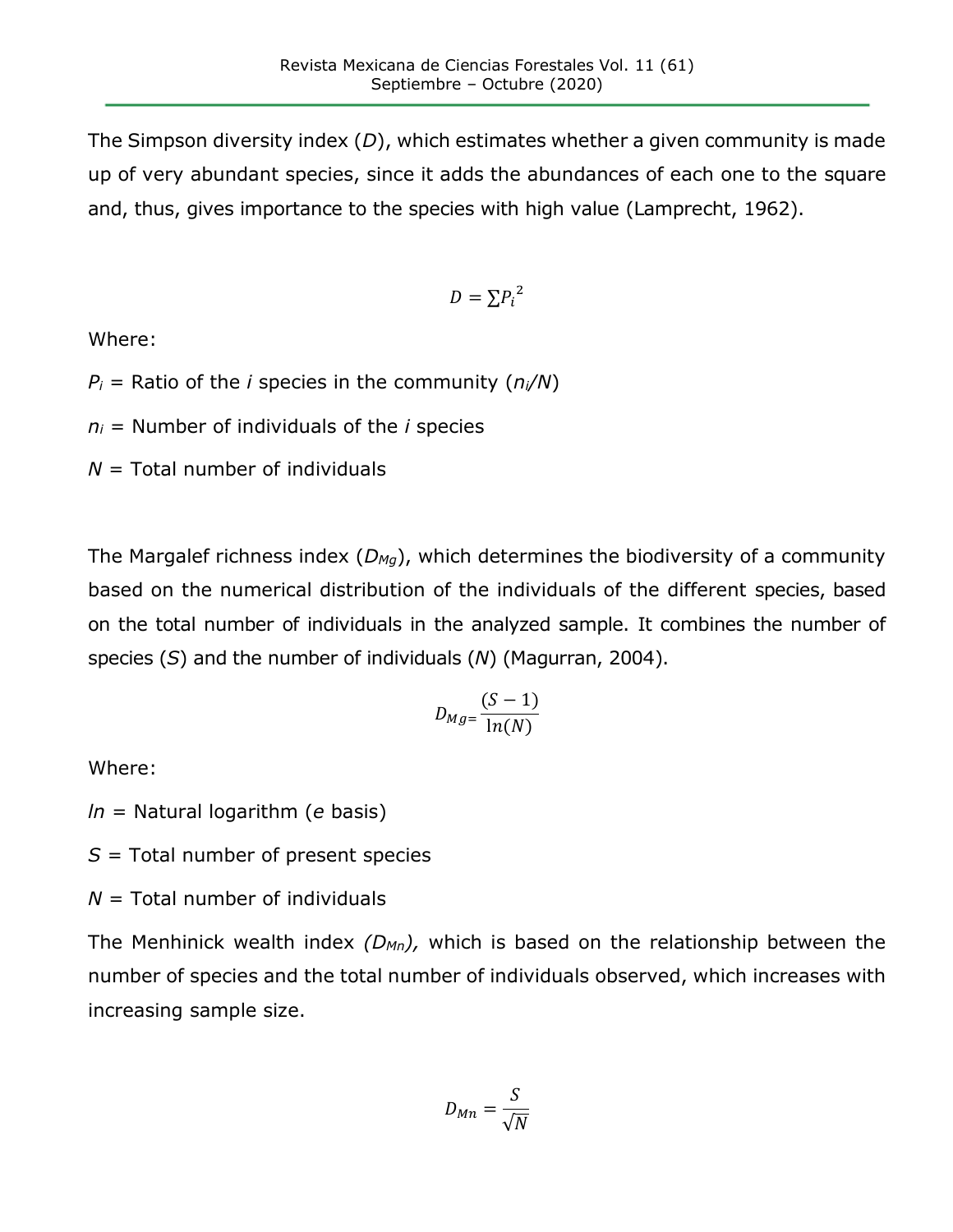Where:

- *S* = Number of species
- *N* = Number of present species

#### **Diametric categories**

The Weibull function was used to create histograms of diameter distributions, which were evaluated using an *X*-square goodness-of-fit test, with the Minitab version 16 software (Minitab, 2014). This function is used in forest science for its ease of application in similar analyzes of some species of the *Pinus* genus (Bailey and Dell, 1973).

#### **Horizontal structure**

To evaluate the horizontal structure of each species, its abundance was determined, according to the number of trees, its dominance as a function of the canopy area, and its frequency based on the presence at the sampling sites. The results were used to calculate the Importance Value Index (*IVI*), which acquires percentage values on a scale of zero to 100 (Müeller-Dombois and Ellenberg, 1974; Mostacedo and Fredericksen, 2000).

The estimation of relative abundance was obtained with the following equation:

$$
A_i = \frac{N_i}{S}, AR_i = \left(\frac{A_i}{\sum_{i=1\ldots n} A_i}\right) x 100
$$

Where:

 $A_i$  = Absolute abundance of the *i* species (N ha<sup>-1</sup>)

 $AR<sub>i</sub>$  = Relative abundance of the *i* species with respect to total abundance

 $N_i$  = Number of individuals of the *i* species

*S* = Sampling area (ha)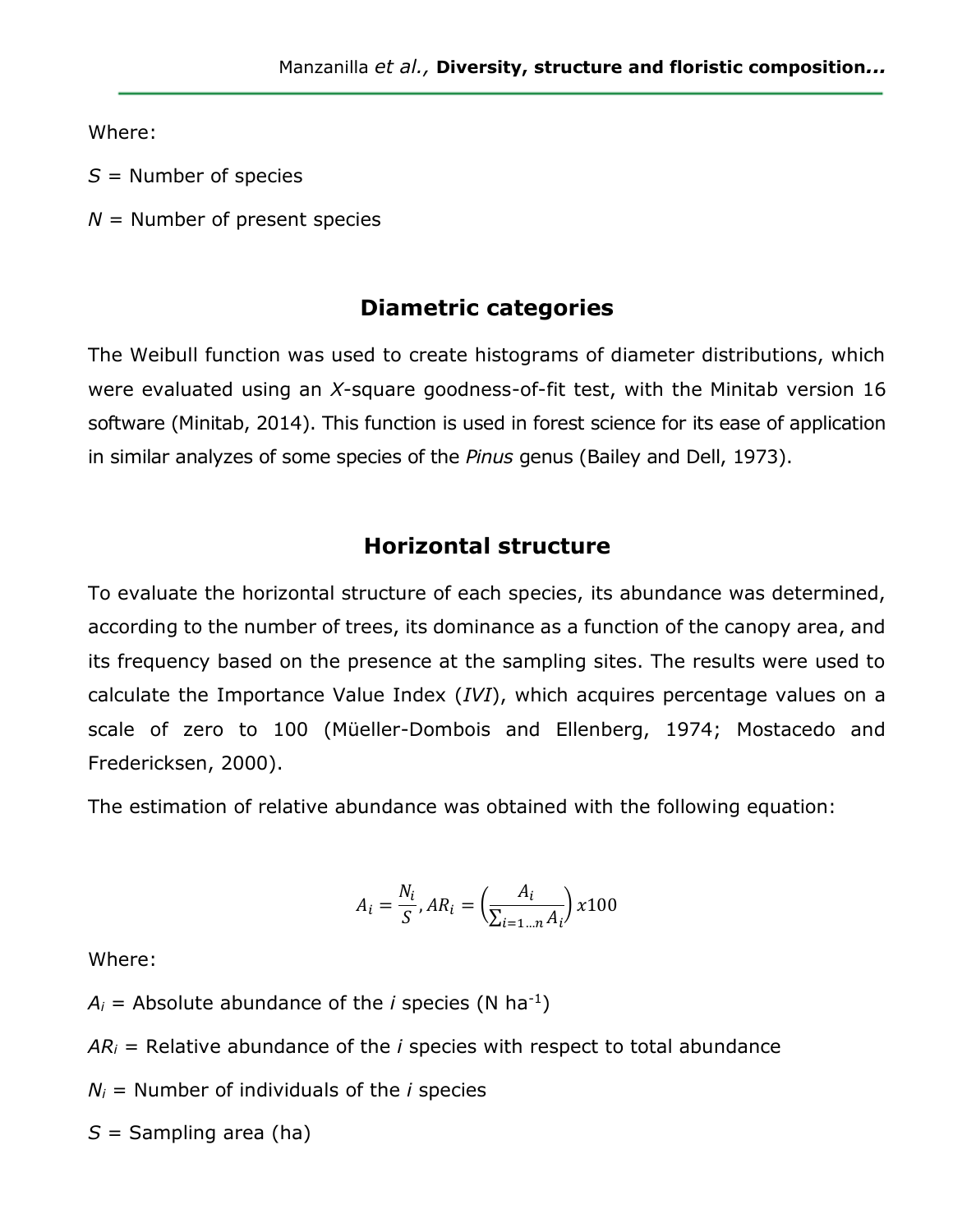Relative dominance was calculated through the following equation:

$$
D_i = \frac{Ab_i}{S(ha)}, DR_i = \left(\frac{D_i}{\sum_{i=1\ldots n} D_i}\right) x100
$$

Where:

 $D_i$  = Absolute dominance of the *i* species (N ha<sup>-1</sup>)

 $DR<sub>i</sub>$  = Relative dominance of the *i* species with respect to total dominance

 $Ab<sub>i</sub>$  = Crown area of the *i* species

*S* = Sampling area (ha)

The relative frequency was estimated with the following equation:

$$
F_i = \frac{f_i}{NS}, FR_i = \left(\frac{F_i}{\sum_{i=1...n} F_i}\right) x 100
$$

Where:

 $F_i$  = Absolute frequency (percentage of presence in the sampling sites)

 $FR<sub>i</sub>$  = Relative frequency of the *i* species with respect to the sum of frequencies

 $f_i$  = Number of sites in which the *i* species is present

*NS* = Total number pf sampling sites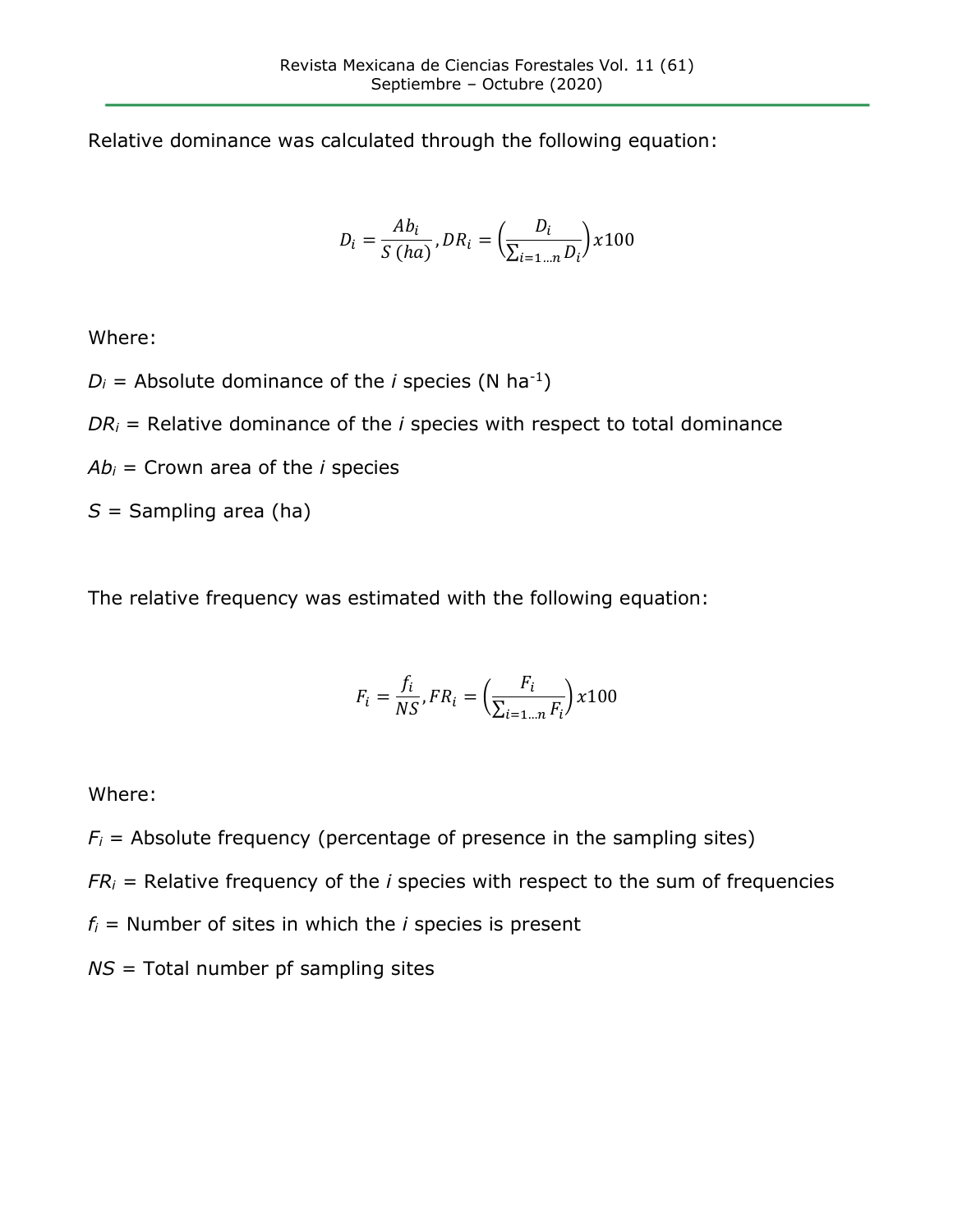The Importance Value Index (*IVI*) is defined through the following equation (Whittaker, 1972; Moreno, 2001):

$$
IVI = \frac{\sum_{n}^{i=1}(AR_i + DR_i + FR_i)}{3}
$$

Where:

*IVI* = Importance Value index

 $AR<sub>i</sub>$  = Relative abundance of the *i* species with respect to total abundance *DR<sup>i</sup>* = Relative dominance of the *i* species with respect to total dominance  $FR<sub>i</sub>$  = Relative frequency of the *i* species with respect to total frequency

### **Vertical Structure (***A* **of Pretzsch)**

The vertical structure of the species was interpreted by using the Pretzsch vertical distribution index A (Pretzsch, 1996; del Río *et al*., 2003), which is a modification of the Shannon index (Pretzsch, 2009), in which A has values between zero and an *Amax* value; when an  $A = 0$  value means that the stand is made up of a single species that occurs in a single stratum. *Amax* is reached when all the species are present in the same proportion, both in the stand and in the different strata (Corral *et al*., 2005). Therefore, three strata were defined with intervals of maximum height of the area, in which the tallest tree represents 100 %, and corresponds to stratum I: 80-100 %, to stratum II: 50-80 % and to stratum III: 0-50 % (Aguirre, 2002; Jiménez *et al*., 2008; Pretzsch, 2009). The *A* index is calculated using the following equation:

$$
A = -\sum_{i=1}^{S} \sum_{j=1}^{Z} P_{ij} * In(P_{ij})
$$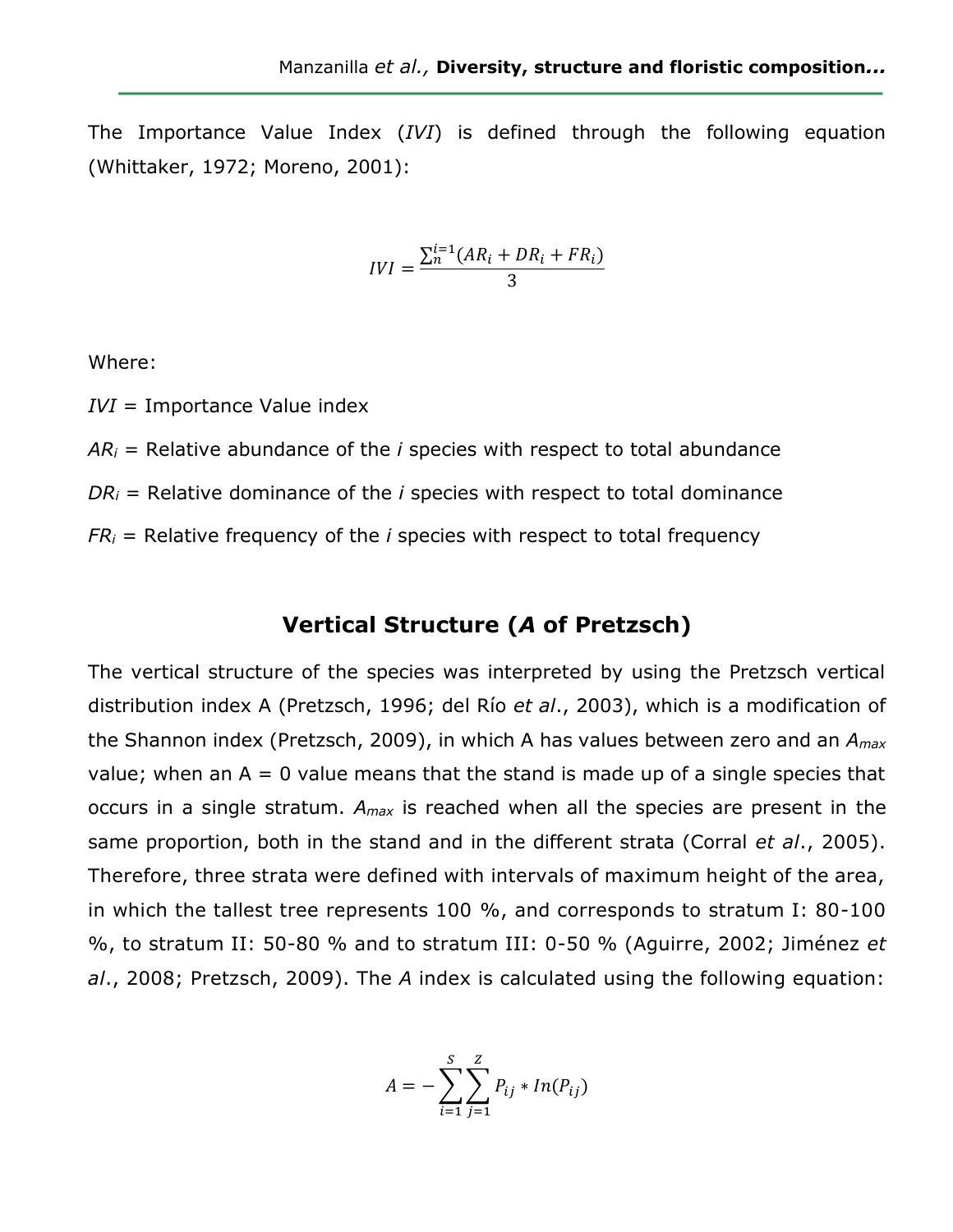Where:

*A* = Vertical distribution index

*S* = Number of present species

*Z* = Number of strata with respect to height

 $P_{ij}$  = Species percentage in each zone, which is estimated by  $(n_{i:j}/N)$ ,  $n_i$ 

*j* = Number of individuals of the *i* species in the *j* stratum

*N* = Number of individuals

In order to compare the Pretzsch index it was necessary to standardize it and this was done by means of the *Amax* value, which is calculated with the following equation:

$$
A max = In(S * Z)
$$

To standardize the A value, the following model was used:

$$
A_{rel} = \frac{A}{In(S*Z)} * 100
$$

# **Results and Discussion**

### **Floristic composition**

A total of 10 tree species was identified, which belong to four families and five genera. Fagaceae gathered the greatest richness with five species, followed by Pinaceae with three. These families represent 92.32 % of the total registered in the four study sites (Table 2). The rest were Ericaceae and Cupressaceae with one genus. The species that stood out were of the *Quercus* (five), *Pinus* (two) genera; only one taxon was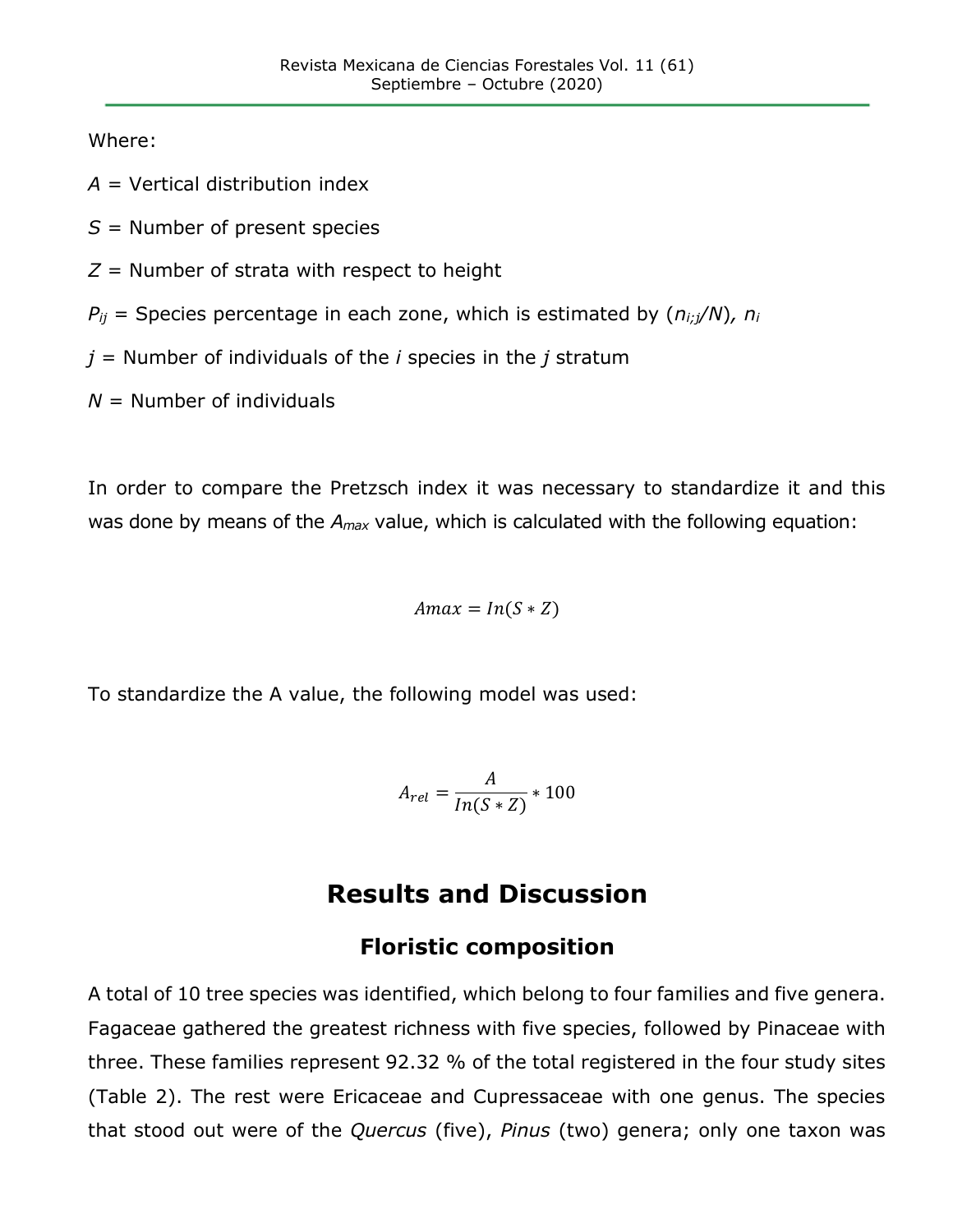identified of *Abies, Arbutus* and *Juniperus*. In relation to the number of individuals for the four study sites, Fagaceae dominated, with 228 and Pinaceae, with 205; while the least abundant were Ericaceae, with 32 and Cupressaceae, with 4.

| Family       | <b>Scientific name</b>                    | Common name      |
|--------------|-------------------------------------------|------------------|
| Pinaceae     | Abies vejarii Martínez                    | Oyamel           |
| Pinaceae     | Pinus pseudostrobus Lindl.                | Pino blanco      |
| Pinaceae     | Pinus teocote Schiede ex Schitdl.et Cham. | Ocote            |
| Fagaceae     | Quercus canbyi Trel.                      | Encino amarillo  |
| Fagaceae     | Quercus laeta Liebm.                      | Encino colorado  |
| Fagaceae     | Quercus mexicana Humb. et Bonpl.          | Encino de México |
| Fagaceae     | Quercus polymorpha Schitdl. et Cham.      | Encino roble     |
| Fagaceae     | Quercus rugosa Née                        | Encino blanco    |
| Ericaceae    | Arbutus xalapensis Kunth                  | Madroño          |
| Cupressaceae | Juniperus flaccida Schitdi.               | Enebro           |

**Table 2.** Recorded species at the sampling sites, arranged by family.

In the *Sierra Madre Oriental*, worth mentioning are the floristic studies carried out by García-Arévalo (2008), Valenzuela and Granados (2009), Aragon-Piña *et al.* (2010), De León *et al.* (2013), Delgado *et al*. (2016) and Graciano-Ávila *et al.* (2017), which agree that Pinaceae and Fagaceae were the most abundant families; Valencia (2004), Sánchez-González (2008), González-Elizondo *et al*. (2012) and Gernandt and Pérezde la Rosa (2014) argued that the abundance of these two families is explained by their wide diversity of species in Mexico, since 49 are recorded for *Pinus* and 161 for *Quercus*. Likewise, Zúñiga *et al*. (2018) documented a high value of importance for the *Pinus* and *Quercus* genera, to which must be added the great economic interest of both families in the forest ecosystems in a national scope (Semarnat, 2014).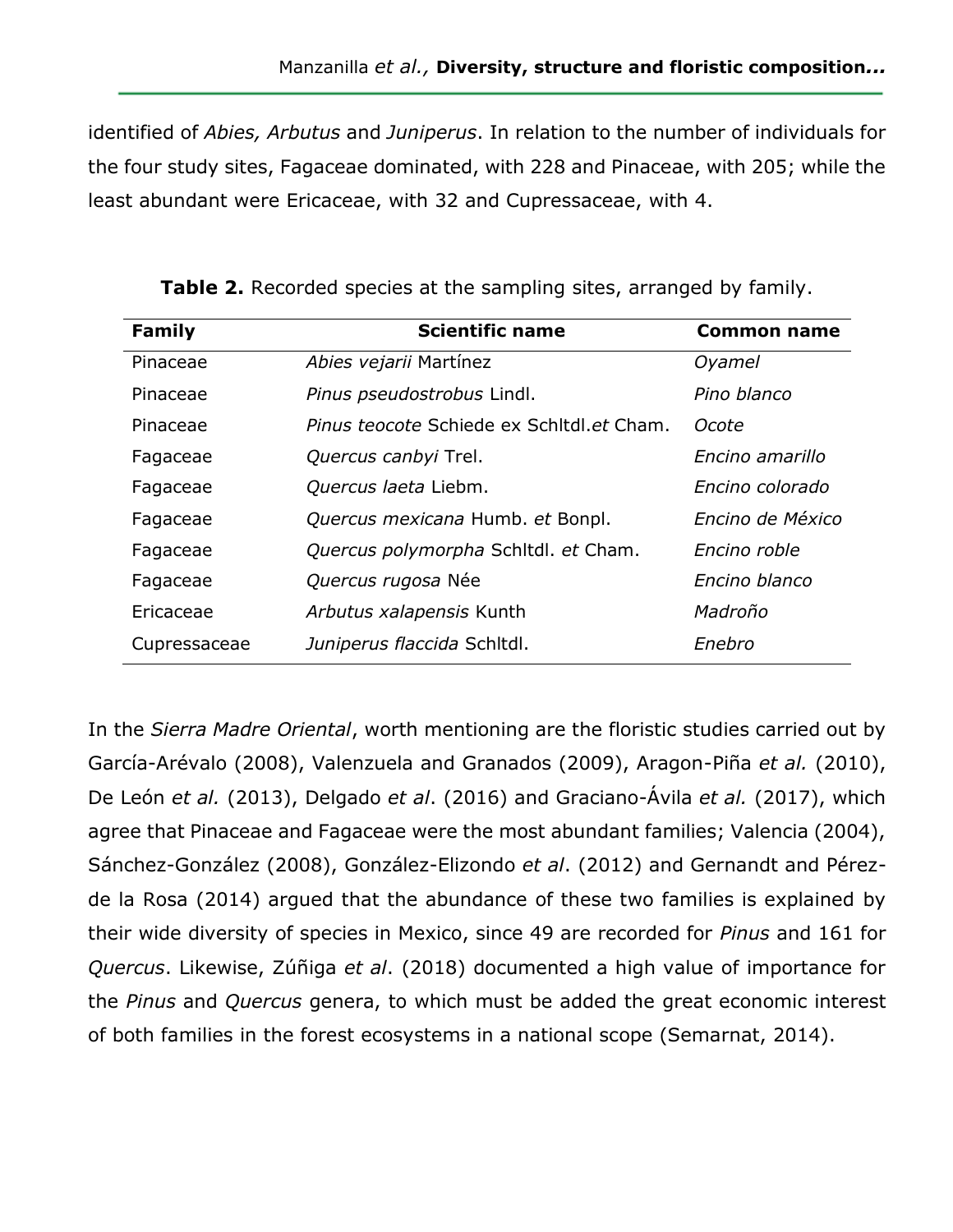# **Similitude coefficient**

The dendrogram derived from the Bray-Curtis similarity-dissimilarity matrix (Figure 2), groups the study sites into two well-defined sets. The first is made up of S2 and S3, which were the most similar in the composition of species, with 48.03 % similarity and correspond to a mixed oak-pine forest plant community. The second group is made up of S1 and S4, with 43.72 % similarity, and a pine-oak plant community. The clusters are influenced by the number of individuals of the *taxa* with the highest floristic composition, because their abundance was very similar, despite the fact that their richness was very different between the sampling sites.



**Figure 2.** Similitude-dissimilitude *Bray-Curtis* dendrogram of the study sites.

## **Diversity and richness indexes**

The highest values of the of the Shannon-Weaver and Simpson diversity indexes as well as the Margalef richness index were recorded in S4, because it has the highest number of species; however, the highest value of the Menhinick richness index was determined in S3. The lowest diversity values of Shannon-Weaver and Simpson were recorded in S1, but the richness indices of Margalef and Menhinick in S2, represented by four species (Figure 3).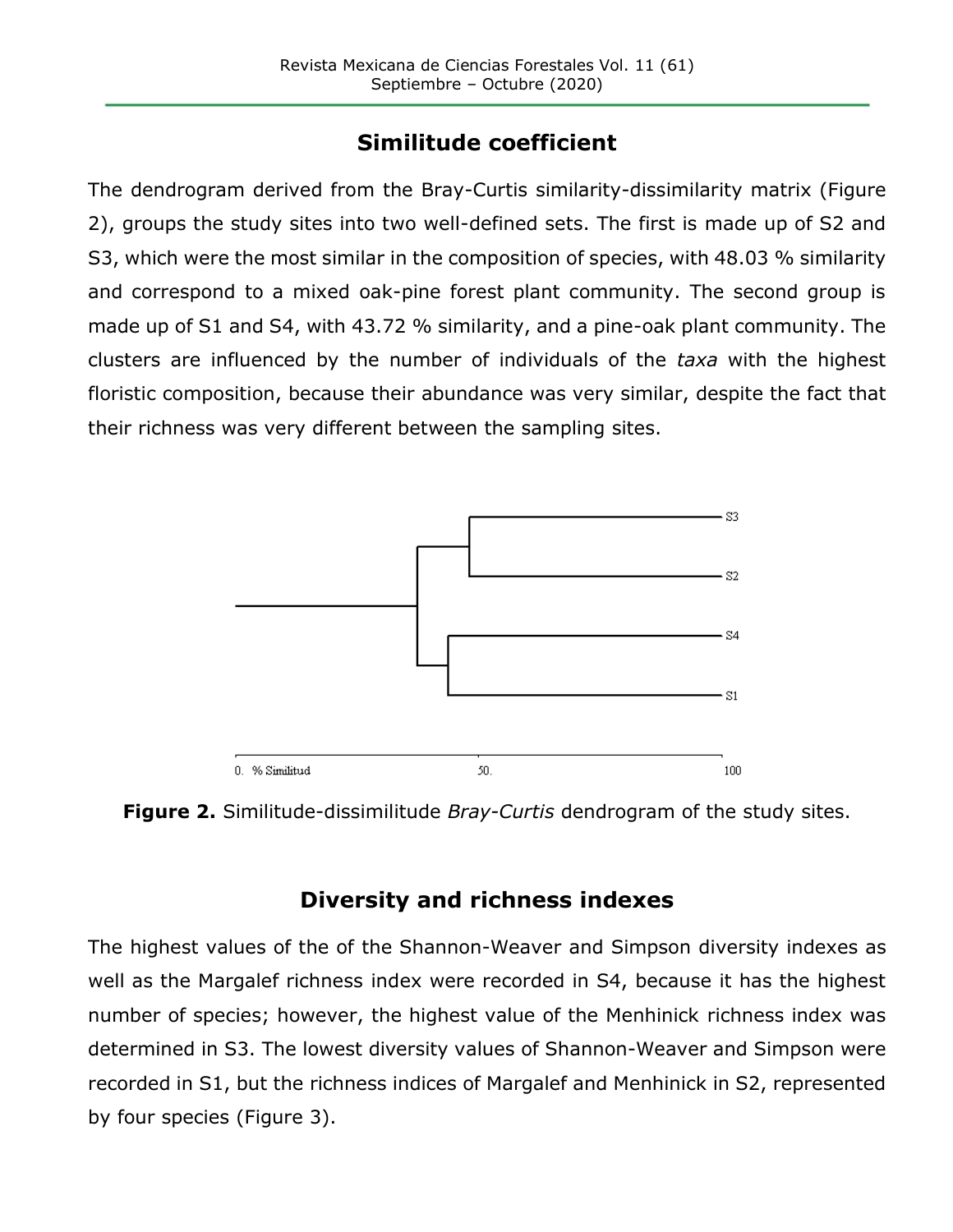

**Figure 3**. Analysis of the diversity and richness indexes of the study sites.

When comparing the results of this study with the values of species diversity and richness in other regions of the country, it is observed that the value of the Shannon-Weaver index falls within the ranges recorded by Solís *et al*. (2006) of *H*´ = 0.72 and 1.21 and Návar-Cháidez and González-Elizondo (2009) of *H*´ = 0.53 to 1.33 in temperate forests of *Durango*; by Hernández-Salas *et al*. (2013) of *H*´ = 1.23 in a temperate pine-oak forest in *Chihuahua*; by López-Hernández *et al*. (2017) of *H*´ = 1.37 in temperate forests of *Puebla*; by Domínguez *et al.* (2018) of  $H' = 0.93$  to 1.51 in four sites of the SMO; and by Buendía-Rodríguez *et al.* (2019) from  $H' = 0.83$  to 1.78 in 10 sites in northeastern Mexico.

According to the Margalef index, some authors such as Hernández-Salas *et al*. (2013) refer values of *DMg* = 0.90 to 1.04 in temperate forests of northeast Mexico; López-Hernández *et al.* (2017) of *DMg* = 1.35 in temperate forests of *Puebla*. In a similar way, for the Menhinick index, Návar-Cháidez and González-Elizondo (2009) and Ríos-Saucedo *et al.* (2019) recorded higher values of *DMn* = 0.82 and 0.95 in temperate forests of *Durango* and Simpson richness index values of *D* = 0.73. Based on the results of the diversity and species richness indexes at the study sites, they are classified as low to medium diversity.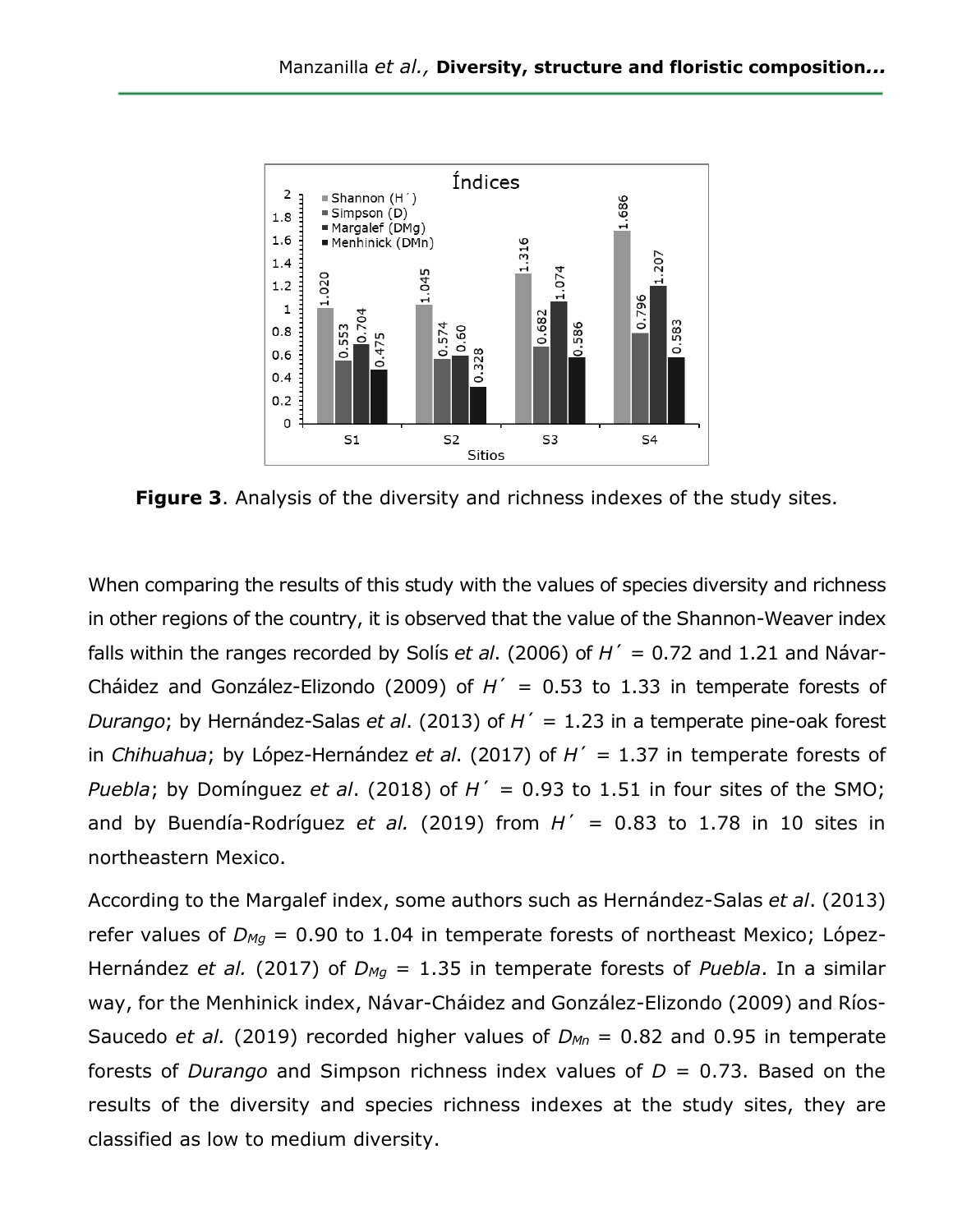### **Diametric categories**

Diametric distributions indicate irregular masses, as they reflect both inverted *J*  trends and normal distribution curves. In this case, forests with dominant young trees with diameters from 10 to 30 cm, values similar to those reported by Návar-Cháidez (2010) and Delgado *et al.* (2016) for temperate forests of *Nuevo León* and *Durango*. Individuals with diameters greater than 40 cm were observed, which as the diameter increases, the structure of the sites decreases in density, reflecting an adequate flow of regeneration with a reserve of young individuals, which in the future could replace the larger diameters, so that the survival of the ecosystem is guaranteed. Therefore, thinning could be carried out, since there are trees that have reached their maximum development (Figure 4).



**Figure 4.** Distribution of trees by diametric categories at the study sites.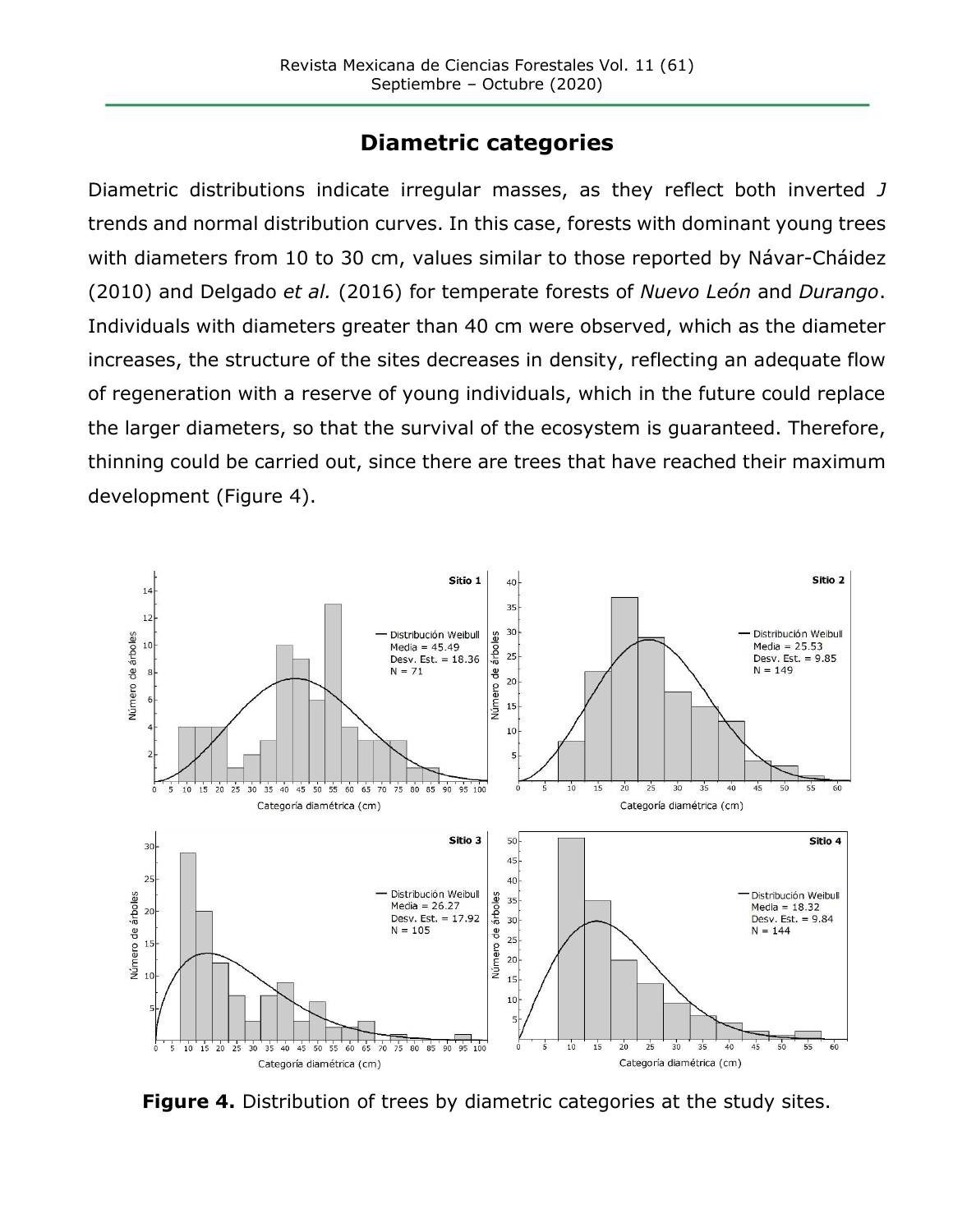#### **Horizontal structure**

A total of 469 trees were recorded. S4 corresponds to the largest number of families with four, followed by S3 with three, S1 and S2 with two. Six species were identified in S3 and seven in S4, which are the highest figures, perhaps due to its northeast exposure, since it favors favorable temperature and humidity conditions, since forests with this exposure show less water deficit due to the low temperature and evapotranspiration during the day (López-Gómez *et al*., 2012). S1 and S2 follow a lower trend, with four families, with a southwest exposure. At all sites, there was at least one taxon of the genus *Pinus* and *Quercus*. The rarest species, one for each site, were *Abies vejarii* Martínez*, Juniperus flaccida* Schltdl.*, Quercus canbyi* Trel. and *Quercus laeta* Liebm*.*

*Q. mexicana* Humb. *et* Bonpl was the best represented in S2 with 89 trees (59.73 % of the total), followed by S1 with 44 trees of *P. teocote* Schiede ex Schltdl. *et* Cham (61.97 % of the total), *P. pseudostrobus* Lindl. with 37 trees (35.24 % of the total) in S3, *Q. canbyi* with 35 trees (24.3 % of the total) in S4. To a lesser extent, *Q. mexicana* and *Q. rugosa* Née with 3 trees (4.23 and 2.08 % of the total) in S1 and S4. S2 was the site with the highest number of individuals (149), followed by S4 (144), S3 (105), and S1 (71). The highest coverage corresponded to S2, S4 and S3 with values of 2 853 m<sup>2</sup> ha<sup>-1</sup>, 2 806 m<sup>2</sup> ha<sup>-1</sup> and 2 779.4 m<sup>2</sup> ha<sup>-1</sup> respectively; while the site with the least coverage corresponds to S1 with 2 215.02  $m^2$  ha<sup>-1</sup>. The species with the highest coverage were *Q mexicana*, with 3 189.44 m<sup>2</sup> ha<sup>-1</sup> and *P. teocote* with 3 038.56  $m^2$  ha<sup>-1</sup> and with the lowest coverage *J. flaccida* 77.14  $m^2$  ha<sup>-1</sup>.

The most abundant species were *Q. mexicana, P. teocote* and *P. pseudostrobus*, and to a lesser extent *J. flaccida*. The dominant species were *Q. mexicana, P. pseudostrobus* and *P. teocote*, and with less dominance *J. flaccida*. The most frequent species was *P. teocote* (Table 3).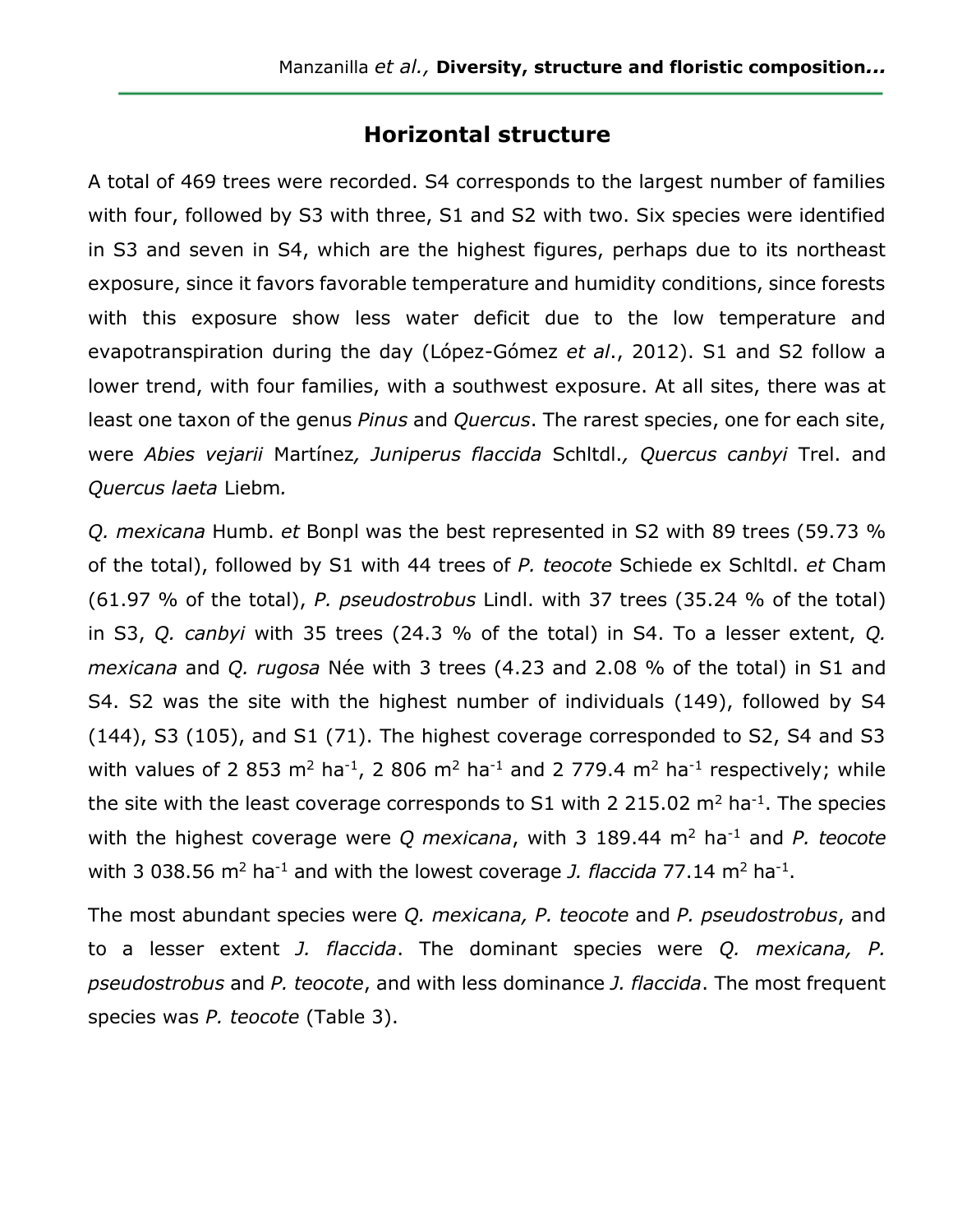| Table 3. Structural parameters of the species per sampling site. |  |  |  |  |  |  |
|------------------------------------------------------------------|--|--|--|--|--|--|
|------------------------------------------------------------------|--|--|--|--|--|--|

|                | <b>Species</b>   | No.            | <b>Density</b>  |           |                | <b>Frequency</b> | Crown area     |            | <b>Basimetric area</b> |                   | <b>IVI</b> |
|----------------|------------------|----------------|-----------------|-----------|----------------|------------------|----------------|------------|------------------------|-------------------|------------|
| <b>Site</b>    |                  | Ind            | $(N ha-1)$      | Dr<br>(%) | F              | Fr<br>(%)        | $(m^2ha^{-1})$ | ACr<br>(%) | $(m2 ha-1)$            | <b>ABr</b><br>(%) | (%)        |
|                | P. pseudostrobus | 9              | $\overline{36}$ | 12.68     | 0.8            | 26.67            | 369.2          | 16.67      | 10.97                  | 20.47             | 18.67      |
|                | P. teocote       | 44             | 176             | 61.97     | 0.8            | 26.67            | 1 401.56       | 63.28      | 37.91                  | 70.75             | 50.64      |
| $\mathbf{1}$   | Q. mexicana      | 3              | 12              | 4.23      | 0.6            | 20               | 82.4           | 3.72       | 1.30                   | 2.42              | 9.32       |
|                | Q. rugosa        | 15             | 60              | 21.13     | 0.8            | 26.67            | 361.86         | 16.34      | 3.41                   | 6.36              | 21.38      |
|                | Total            | 71             | 284             | 100       | 3              | 100              | 2 2 1 5 . 0 2  | 100        | 53.59                  | 100               | 100        |
|                | A. vejarii       | 28             | 112             | 18.79     | 0.2            | 9.09             | 525.02         | 18.40      | 4.43                   | 12.63             | 15.43      |
|                | P. teocote       | 27             | 108             | 18.12     | 0.8            | 36.36            | 559.60         | 19.61      | 11.38                  | 32.49             | 24.70      |
| $\overline{2}$ | Q. mexicana      | 89             | 356             | 59.73     | 0.6            | 27.27            | 1 678.62       | 58.83      | 18.59                  | 53.05             | 48.61      |
|                | Q. polymorpha    | 5              | 20              | 3.36      | 0.6            | 27.27            | 89.96          | 3.15       | 0.64                   | 1.83              | 11.26      |
|                | Total            | 149            | 596             | 100       | 2.2            | 100              | 2 8 5 3        | 100        | 35.04                  | 100               | 100        |
|                | Q. mexicana      | 43             | 172             | 40.95     | 0.6            | 15               | 1 428.42       | 51.39      | 21.53                  | 64.74             | 35.78      |
|                | Q. polymorpha    | $\mathbf 2$    | 8               | 1.90      | 0.6            | 15               | 76.20          | 2.74       | 0.66                   | 1.99              | 6.55       |
|                | P. pseudostrobus | 37             | 148             | 35.24     | 0.8            | 20               | 771.60         | 27.76      | 6.77                   | 20.34             | 27.67      |
| 3              | Q. rugosa        | 5              | 20              | 4.76      | 0.8            | 20               | 166.66         | 6          | 1.78                   | 5.36              | 10.25      |
|                | P. teocote       | 16             | 64              | 15.24     | 0.8            | 20               | 303.6          | 10.92      | 2.48                   | 7.44              | 15.39      |
|                | A. xalapensis    | $\overline{2}$ | 8               | 1.90      | 0.4            | 10               | 32.92          | 1.18       | 0.04                   | 0.13              | 4.36       |
|                | Total            | 105            | 420             | 100       | $\overline{4}$ | 100              | 2 779.4        | 100        | 33.26                  | 100               | 100        |
|                | A. xalapensis    | 30             | 120             | 20.8      | 0.4            | 11.76            | 515.20         | 18.36      | 1.81                   | 9.2               | 16.99      |
|                | J. flaccida      | 4              | 16              | 2.78      | 0.2            | 5.88             | 77.14          | 2.75       | 0.23                   | 1.2               | 3.80       |
|                | P. pseudostrobus | 9              | 36              | 6.25      | 0.8            | 23.53            | 189.66         | 6.76       | 1.48                   | 7.6               | 12.18      |
| $\overline{4}$ | P. teocote       | 35             | 140             | 24.3      | 0.8            | 23.53            | 773.80         | 27.58      | 8.18                   | 42                | 25.14      |
|                | Q. canbyi        | 35             | 140             | 24.3      | 0.2            | 5.88             | 590.24         | 21.03      | 2.51                   | 13                | 17.07      |
|                | Q. laeta         | 28             | 112             | 19.4      | 0.2            | 5.88             | 589            | 20.99      | 4.87                   | 25                | 15.44      |
|                | Q. rugosa        | 3              | 12              | 2.08      | 0.8            | 23.53            | 71.10          | 2.53       | 0.47                   | 2.4               | 9.38       |
|                | Total            | 144            | 576             | 100       | 0.4            | 100              | 2 8 0 6        | 100        | 19.55                  | 100               | 100        |

No. Ind = Number of individuals; *Dr* = Relative densidad; *Fr* = Relative frecuency; *ACr* = Relative crown area; *ABr* = Basimetric area; *IVI* = Importance Value Index (Dr+Fr+ABr) /3.

A higher importance value (*IVI)* was calculated for *Quercus* in S2, S3 and S4, and for *Pinus* in S1. The most significant taxa of the sampled sites were *P. teocote, P. pseudostrobus, Q. rugosa* and *Q. mexicana*, an expected behavior of the vegetation because they are mixed forests. Guzmán (2009) pointed out that when a species reaches the value of outstanding importance, it plays a clear ecological dominance,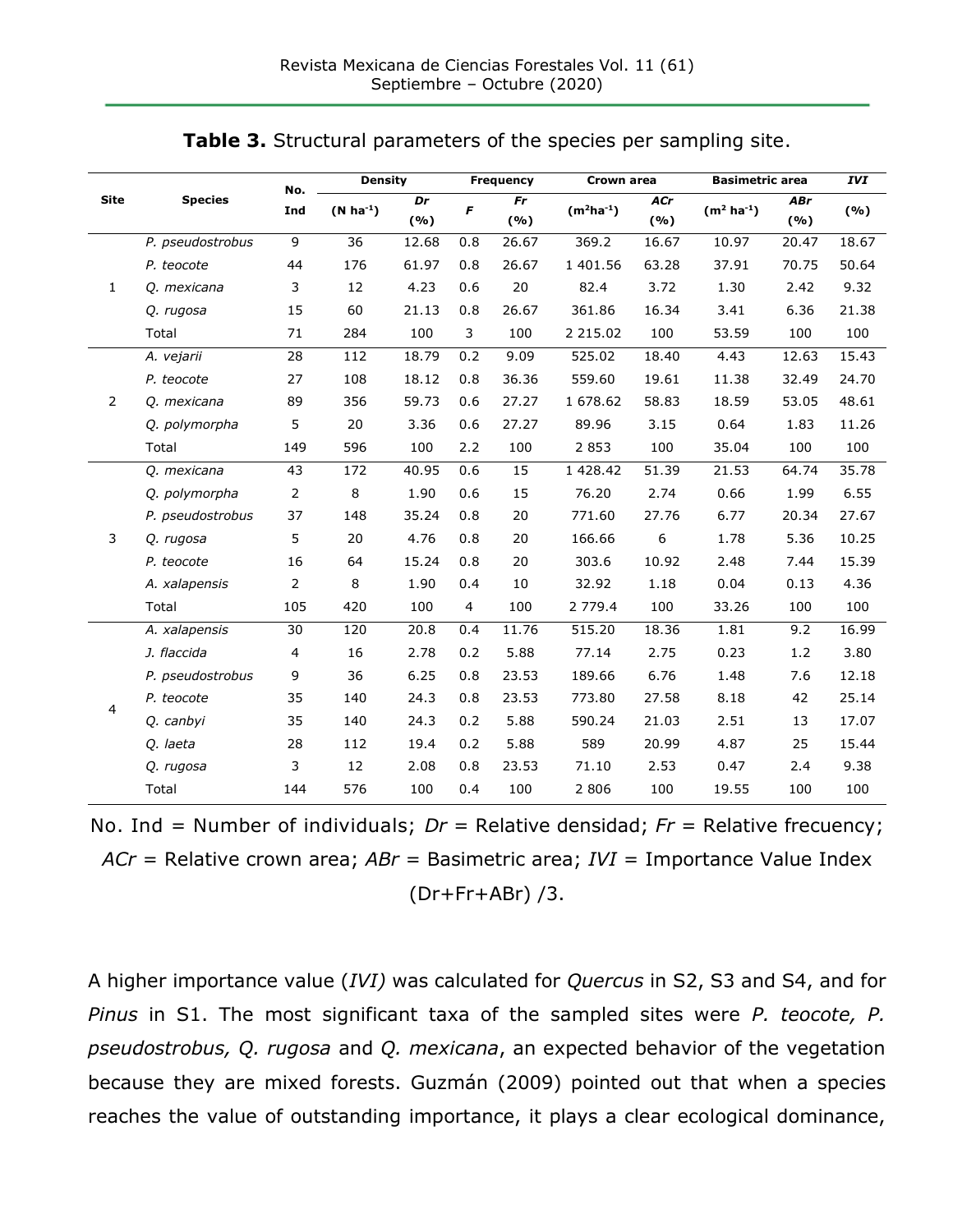and it is common for a few species, with higher values of importance, to represent the most significant populations of ecosystems.

Conversely, when competition on the site is divided into several species, none of them exceeds 50 % of the importance value. In general, the sampled sites are located in areas under forest management, which have not been intervened so far, and which include species of economic interest, therefore, if the corresponding forestry treatments are applied, this would favor their density, frequency, coverage and basimetric area. However, the generic dominance makes it possible to observe pineoak or oak-pine forests in a site, which is consistent with what is documented in the Ecological Ordering of the state of *Durango* for the temperate forests of the area (Semarnat, 2007).

The basimetric area reached the highest value in S1 with 53.59  $m^2$  ha<sup>-1</sup>, which can be explained by the higher diameters of *P. teocote*, and to a lesser extent, in S4 with 19.55 m<sup>2</sup> ha-1 , made up of the same way mostly by *P. teocote* (Table 3).

The comparative study between sites allowed to detect structural and compositional variations that occur within the same ecosystem. Although in general terms, the same coniferous or broadleaved species can develop in different degrees of slope or orientation, others have preferences for particular topoforms (hills, canyon, valley, slopes, etc.) (Martínez-Antúnez *et al*., 2013).

### **Vertical structure (***A* **of Pretzsch)**

The vertical structure of the sampled sites is distributed in three strata, of which the upper one (I:> 80 % of the maximum height) was dominated by *P. teocote*, which is present in S1, S2 and S4 with the heights The most outstanding were from 26 to 30 m, and for S3 it was *P. pseudostrobus* with 22.93 m. The lowest heights in S1 correspond to *A. vejarii*; in S2 and S3, to *Q. mexicana* and *Q. rugosa* in S3. Diameters at this level range from 41.13 to 94.67 m. In the stratum (II:> 50 % - 80 %) *P. teocote* dominates in the four sampling sites with heights of 17.90 to 24 m. However, other species begin to appear as *P*. *pseudostrobus* in S1, S3 and S4, *A. vejarii* in S2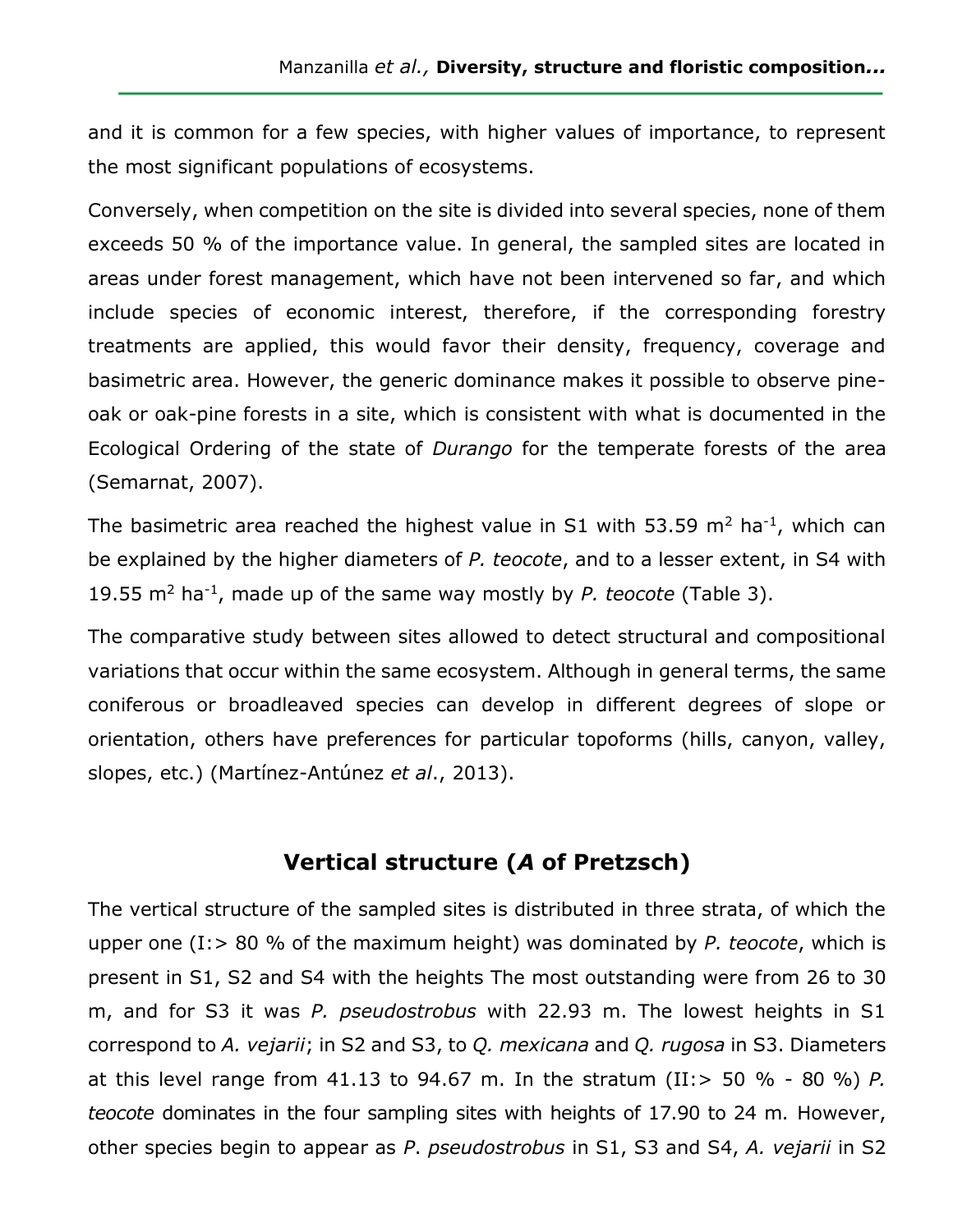and some *Quercus* species*: Q. cambyi* and *Q. laeta* in S4, *Q. mexicana* in S1, S2 and S3, *Q. polymorpha* Schltdl. *et* Cham in S2 and S3, and *Q. rugosa* in S1 and S3 which is a shade tolerant genus. Diameters at this level range from 31.07 to 66 m. The stratum (III: up to 50 %) of S4 showed the greatest diversity of species, with the most noticing *P. teocote* height values, but *Q. rugosa* and *Q. mexicana* recorded the largest diameters in S1 and S3 (Table 4).

| $\dot{\mathbf{x}}$<br>$\dot{\mathbf{x}}$<br>Ind.<br>Max<br>Min<br>SD<br>Max<br>Min<br>SD<br>A<br>Arel%<br>$A_{max}$<br>$\overline{7}$<br>55.30<br>65.37<br>25.91<br>27.88<br>P. pseudostrobus<br>74.87<br>7.83<br>29.30<br>1.42<br>$\bf{I}$<br>24.60<br>26.74<br>84.60<br>42.43<br>57.68<br>11.43<br>30.00<br>1.85<br>P. teocote<br>24<br>0.42<br>P. pseudostrobus<br>$\overline{2}$<br>55.43<br>39.53<br>47.48<br>11.24<br>23.60<br>23.00<br>23.30<br>18<br>59.47<br>31.17<br>44.84<br>7.74<br>16.00<br>22.07<br>1.84<br>P. teocote<br>24.00<br>П<br>45.17<br>Q. mexicana<br>$\mathbf{1}$<br>45.17<br>45.17<br>18.00<br>18.00<br>18.00<br>1.02<br>2.48<br>41.07<br>$\Box$<br>$\blacksquare$<br>$\mathbf 1$<br>2<br>59.67<br>32.80<br>46.23<br>17.80<br>18.40<br>0.85<br>19.00<br>19.00<br>Q. rugosa<br>$\overline{2}$<br>18.37<br>16.03<br>17.20<br>1.65<br>10.10<br>11.95<br>2.62<br>P. teocote<br>13.80<br>$\rm III$<br>$\overline{2}$<br>40.53<br>21.10<br>30.82<br>13.74<br>9.00<br>10.00<br>1.41<br>Q. mexicana<br>11.00<br>13<br>41.73<br>7.67<br>19.41<br>10.43<br>15.00<br>5.00<br>8.73<br>3.30<br>Q. rugosa<br>71<br>7.67<br>5<br>Total<br>84.60<br>45.50<br>18.49<br>30<br>20.95<br>7.36<br>3<br>37.20<br>38.57<br>2.22<br>22.69<br>A. vejarii<br>41.13<br>23.90<br>23.11<br>0.68<br>$\;$ I<br>34.23<br>14<br>56.93<br>44.01<br>5.97<br>26.92<br>21.67<br>23.83<br>1.57<br>P. teocote<br>44.57<br>33.93<br>38.07<br>3.42<br>25.74<br>21.59<br>22.78<br>1.27<br>Q. mexicana<br>11<br>15.10<br>17.04<br>20<br>31.07<br>14.00<br>20.96<br>4.08<br>19.91<br>1.37<br>A. vejarii<br>P. teocote<br>13<br>35.07<br>17.57<br>25.29<br>5.31<br>21.19<br>16.10<br>18.53<br>1.58<br>$\rm II$<br>1.05<br>2.48<br>42.07<br>58<br>42.33<br>14.00<br>24.94<br>5.78<br>21.14<br>13.60<br>16.74<br>2.21<br>Q. mexicana<br>$\mathbf{2}$<br>32.77<br>17.80<br>25.28<br>10.58<br>17.54<br>13.92<br>15.73<br>2.56<br>Q. polymorpha<br>5<br>7.67<br>9.83<br>6.59<br>8.84<br>2.00<br>14.70<br>2.79<br>12.00<br>A. vejarii<br>Ш<br>20<br>20.07<br>11.83<br>15.81<br>2.56<br>7.16<br>10.84<br>1.92<br>Q. mexicana<br>13.24<br>3<br>17.60<br>12.10<br>14.54<br>2.80<br>10.39<br>0.96<br>Q. polymorpha<br>12.10<br>10.99<br>Total<br>7.67<br>25.53<br>6.59<br>17<br>149<br>56.93<br>9.85<br>26.92<br>4.38<br>45.67<br>53.85<br>5<br>61.27<br>7.43<br>22.93<br>21.50<br>21.99<br>0.57<br>P. pseudostrobus<br>$\;$ I<br>$\overline{2}$<br>76.83<br>85.75<br>12.61<br>18.64<br>20.10<br>2.06<br>Q. mexicana<br>94.67<br>21.56<br>$\mathbf{1}$<br>43.33<br>43.33<br>43.33<br>$\bar{\phantom{a}}$<br>18.80<br>18.80<br>18.80<br>$\overline{\phantom{a}}$<br>Q. rugosa<br>7<br>33.87<br>15.70<br>20.69<br>6.57<br>14.60<br>11.72<br>13.38<br>0.95<br>P. pseudostrobus<br>5<br>42.43<br>17.20<br>32.71<br>13.19<br>17.90<br>12.60<br>15.56<br>2.44<br>P. teocote<br>$\rm II$<br>18.73<br>38.49<br>13.74<br>17.82<br>11.62<br>2.05<br>30<br>66.00<br>14.97<br>Q. mexicana<br>3<br>2.89<br>45.52<br>1.32<br>$\overline{2}$<br>38.80<br>24.50<br>31.65<br>10.11<br>15.30<br>14.43<br>14.87<br>0.62<br>Q. polymorpha<br>4<br>39.47<br>17.83<br>29.25<br>15.80<br>11.50<br>1.76<br>Q. rugosa<br>11.13<br>13.68<br>$\overline{2}$<br>7.93<br>8.33<br>0.57<br>4.00<br>A. xalapensis<br>8.73<br>6.69<br>5.35<br>1.90<br>25<br>9.07<br>11.75<br>2.20<br>5.63<br>8.58<br>1.68<br>P. pseudostrobus<br>17.87<br>10.75<br>Ш<br>11<br>17.97<br>7.97<br>12.66<br>2.72<br>10.60<br>5.00<br>9.06<br>1.73<br>P. teocote<br>7.77<br>16.50<br>8.78<br>4.47<br>7.07<br>2.06<br>Q. mexicana<br>11<br>40.17<br>10.53 | <b>Site</b> | Stratum | <b>Species</b> | No. |  | $D_{1.30}$ (cm) |  | H(m) |  |  | <b>Pretzsch</b> |  |
|-----------------------------------------------------------------------------------------------------------------------------------------------------------------------------------------------------------------------------------------------------------------------------------------------------------------------------------------------------------------------------------------------------------------------------------------------------------------------------------------------------------------------------------------------------------------------------------------------------------------------------------------------------------------------------------------------------------------------------------------------------------------------------------------------------------------------------------------------------------------------------------------------------------------------------------------------------------------------------------------------------------------------------------------------------------------------------------------------------------------------------------------------------------------------------------------------------------------------------------------------------------------------------------------------------------------------------------------------------------------------------------------------------------------------------------------------------------------------------------------------------------------------------------------------------------------------------------------------------------------------------------------------------------------------------------------------------------------------------------------------------------------------------------------------------------------------------------------------------------------------------------------------------------------------------------------------------------------------------------------------------------------------------------------------------------------------------------------------------------------------------------------------------------------------------------------------------------------------------------------------------------------------------------------------------------------------------------------------------------------------------------------------------------------------------------------------------------------------------------------------------------------------------------------------------------------------------------------------------------------------------------------------------------------------------------------------------------------------------------------------------------------------------------------------------------------------------------------------------------------------------------------------------------------------------------------------------------------------------------------------------------------------------------------------------------------------------------------------------------------------------------------------------------------------------------------------------------------------------------------------------------------------------------------------------------------------------------------------------------------------------------------------------------------------------------------------------------------------------------------------------------------------------------------------------------------------|-------------|---------|----------------|-----|--|-----------------|--|------|--|--|-----------------|--|
|                                                                                                                                                                                                                                                                                                                                                                                                                                                                                                                                                                                                                                                                                                                                                                                                                                                                                                                                                                                                                                                                                                                                                                                                                                                                                                                                                                                                                                                                                                                                                                                                                                                                                                                                                                                                                                                                                                                                                                                                                                                                                                                                                                                                                                                                                                                                                                                                                                                                                                                                                                                                                                                                                                                                                                                                                                                                                                                                                                                                                                                                                                                                                                                                                                                                                                                                                                                                                                                                                                                                                                       |             |         |                |     |  |                 |  |      |  |  |                 |  |
|                                                                                                                                                                                                                                                                                                                                                                                                                                                                                                                                                                                                                                                                                                                                                                                                                                                                                                                                                                                                                                                                                                                                                                                                                                                                                                                                                                                                                                                                                                                                                                                                                                                                                                                                                                                                                                                                                                                                                                                                                                                                                                                                                                                                                                                                                                                                                                                                                                                                                                                                                                                                                                                                                                                                                                                                                                                                                                                                                                                                                                                                                                                                                                                                                                                                                                                                                                                                                                                                                                                                                                       |             |         |                |     |  |                 |  |      |  |  |                 |  |
|                                                                                                                                                                                                                                                                                                                                                                                                                                                                                                                                                                                                                                                                                                                                                                                                                                                                                                                                                                                                                                                                                                                                                                                                                                                                                                                                                                                                                                                                                                                                                                                                                                                                                                                                                                                                                                                                                                                                                                                                                                                                                                                                                                                                                                                                                                                                                                                                                                                                                                                                                                                                                                                                                                                                                                                                                                                                                                                                                                                                                                                                                                                                                                                                                                                                                                                                                                                                                                                                                                                                                                       |             |         |                |     |  |                 |  |      |  |  |                 |  |
|                                                                                                                                                                                                                                                                                                                                                                                                                                                                                                                                                                                                                                                                                                                                                                                                                                                                                                                                                                                                                                                                                                                                                                                                                                                                                                                                                                                                                                                                                                                                                                                                                                                                                                                                                                                                                                                                                                                                                                                                                                                                                                                                                                                                                                                                                                                                                                                                                                                                                                                                                                                                                                                                                                                                                                                                                                                                                                                                                                                                                                                                                                                                                                                                                                                                                                                                                                                                                                                                                                                                                                       |             |         |                |     |  |                 |  |      |  |  |                 |  |
|                                                                                                                                                                                                                                                                                                                                                                                                                                                                                                                                                                                                                                                                                                                                                                                                                                                                                                                                                                                                                                                                                                                                                                                                                                                                                                                                                                                                                                                                                                                                                                                                                                                                                                                                                                                                                                                                                                                                                                                                                                                                                                                                                                                                                                                                                                                                                                                                                                                                                                                                                                                                                                                                                                                                                                                                                                                                                                                                                                                                                                                                                                                                                                                                                                                                                                                                                                                                                                                                                                                                                                       |             |         |                |     |  |                 |  |      |  |  |                 |  |
|                                                                                                                                                                                                                                                                                                                                                                                                                                                                                                                                                                                                                                                                                                                                                                                                                                                                                                                                                                                                                                                                                                                                                                                                                                                                                                                                                                                                                                                                                                                                                                                                                                                                                                                                                                                                                                                                                                                                                                                                                                                                                                                                                                                                                                                                                                                                                                                                                                                                                                                                                                                                                                                                                                                                                                                                                                                                                                                                                                                                                                                                                                                                                                                                                                                                                                                                                                                                                                                                                                                                                                       |             |         |                |     |  |                 |  |      |  |  |                 |  |
|                                                                                                                                                                                                                                                                                                                                                                                                                                                                                                                                                                                                                                                                                                                                                                                                                                                                                                                                                                                                                                                                                                                                                                                                                                                                                                                                                                                                                                                                                                                                                                                                                                                                                                                                                                                                                                                                                                                                                                                                                                                                                                                                                                                                                                                                                                                                                                                                                                                                                                                                                                                                                                                                                                                                                                                                                                                                                                                                                                                                                                                                                                                                                                                                                                                                                                                                                                                                                                                                                                                                                                       |             |         |                |     |  |                 |  |      |  |  |                 |  |
|                                                                                                                                                                                                                                                                                                                                                                                                                                                                                                                                                                                                                                                                                                                                                                                                                                                                                                                                                                                                                                                                                                                                                                                                                                                                                                                                                                                                                                                                                                                                                                                                                                                                                                                                                                                                                                                                                                                                                                                                                                                                                                                                                                                                                                                                                                                                                                                                                                                                                                                                                                                                                                                                                                                                                                                                                                                                                                                                                                                                                                                                                                                                                                                                                                                                                                                                                                                                                                                                                                                                                                       |             |         |                |     |  |                 |  |      |  |  |                 |  |
|                                                                                                                                                                                                                                                                                                                                                                                                                                                                                                                                                                                                                                                                                                                                                                                                                                                                                                                                                                                                                                                                                                                                                                                                                                                                                                                                                                                                                                                                                                                                                                                                                                                                                                                                                                                                                                                                                                                                                                                                                                                                                                                                                                                                                                                                                                                                                                                                                                                                                                                                                                                                                                                                                                                                                                                                                                                                                                                                                                                                                                                                                                                                                                                                                                                                                                                                                                                                                                                                                                                                                                       |             |         |                |     |  |                 |  |      |  |  |                 |  |
|                                                                                                                                                                                                                                                                                                                                                                                                                                                                                                                                                                                                                                                                                                                                                                                                                                                                                                                                                                                                                                                                                                                                                                                                                                                                                                                                                                                                                                                                                                                                                                                                                                                                                                                                                                                                                                                                                                                                                                                                                                                                                                                                                                                                                                                                                                                                                                                                                                                                                                                                                                                                                                                                                                                                                                                                                                                                                                                                                                                                                                                                                                                                                                                                                                                                                                                                                                                                                                                                                                                                                                       |             |         |                |     |  |                 |  |      |  |  |                 |  |
|                                                                                                                                                                                                                                                                                                                                                                                                                                                                                                                                                                                                                                                                                                                                                                                                                                                                                                                                                                                                                                                                                                                                                                                                                                                                                                                                                                                                                                                                                                                                                                                                                                                                                                                                                                                                                                                                                                                                                                                                                                                                                                                                                                                                                                                                                                                                                                                                                                                                                                                                                                                                                                                                                                                                                                                                                                                                                                                                                                                                                                                                                                                                                                                                                                                                                                                                                                                                                                                                                                                                                                       |             |         |                |     |  |                 |  |      |  |  |                 |  |
|                                                                                                                                                                                                                                                                                                                                                                                                                                                                                                                                                                                                                                                                                                                                                                                                                                                                                                                                                                                                                                                                                                                                                                                                                                                                                                                                                                                                                                                                                                                                                                                                                                                                                                                                                                                                                                                                                                                                                                                                                                                                                                                                                                                                                                                                                                                                                                                                                                                                                                                                                                                                                                                                                                                                                                                                                                                                                                                                                                                                                                                                                                                                                                                                                                                                                                                                                                                                                                                                                                                                                                       |             |         |                |     |  |                 |  |      |  |  |                 |  |
|                                                                                                                                                                                                                                                                                                                                                                                                                                                                                                                                                                                                                                                                                                                                                                                                                                                                                                                                                                                                                                                                                                                                                                                                                                                                                                                                                                                                                                                                                                                                                                                                                                                                                                                                                                                                                                                                                                                                                                                                                                                                                                                                                                                                                                                                                                                                                                                                                                                                                                                                                                                                                                                                                                                                                                                                                                                                                                                                                                                                                                                                                                                                                                                                                                                                                                                                                                                                                                                                                                                                                                       |             |         |                |     |  |                 |  |      |  |  |                 |  |
|                                                                                                                                                                                                                                                                                                                                                                                                                                                                                                                                                                                                                                                                                                                                                                                                                                                                                                                                                                                                                                                                                                                                                                                                                                                                                                                                                                                                                                                                                                                                                                                                                                                                                                                                                                                                                                                                                                                                                                                                                                                                                                                                                                                                                                                                                                                                                                                                                                                                                                                                                                                                                                                                                                                                                                                                                                                                                                                                                                                                                                                                                                                                                                                                                                                                                                                                                                                                                                                                                                                                                                       |             |         |                |     |  |                 |  |      |  |  |                 |  |
|                                                                                                                                                                                                                                                                                                                                                                                                                                                                                                                                                                                                                                                                                                                                                                                                                                                                                                                                                                                                                                                                                                                                                                                                                                                                                                                                                                                                                                                                                                                                                                                                                                                                                                                                                                                                                                                                                                                                                                                                                                                                                                                                                                                                                                                                                                                                                                                                                                                                                                                                                                                                                                                                                                                                                                                                                                                                                                                                                                                                                                                                                                                                                                                                                                                                                                                                                                                                                                                                                                                                                                       |             |         |                |     |  |                 |  |      |  |  |                 |  |
|                                                                                                                                                                                                                                                                                                                                                                                                                                                                                                                                                                                                                                                                                                                                                                                                                                                                                                                                                                                                                                                                                                                                                                                                                                                                                                                                                                                                                                                                                                                                                                                                                                                                                                                                                                                                                                                                                                                                                                                                                                                                                                                                                                                                                                                                                                                                                                                                                                                                                                                                                                                                                                                                                                                                                                                                                                                                                                                                                                                                                                                                                                                                                                                                                                                                                                                                                                                                                                                                                                                                                                       |             |         |                |     |  |                 |  |      |  |  |                 |  |
|                                                                                                                                                                                                                                                                                                                                                                                                                                                                                                                                                                                                                                                                                                                                                                                                                                                                                                                                                                                                                                                                                                                                                                                                                                                                                                                                                                                                                                                                                                                                                                                                                                                                                                                                                                                                                                                                                                                                                                                                                                                                                                                                                                                                                                                                                                                                                                                                                                                                                                                                                                                                                                                                                                                                                                                                                                                                                                                                                                                                                                                                                                                                                                                                                                                                                                                                                                                                                                                                                                                                                                       |             |         |                |     |  |                 |  |      |  |  |                 |  |
|                                                                                                                                                                                                                                                                                                                                                                                                                                                                                                                                                                                                                                                                                                                                                                                                                                                                                                                                                                                                                                                                                                                                                                                                                                                                                                                                                                                                                                                                                                                                                                                                                                                                                                                                                                                                                                                                                                                                                                                                                                                                                                                                                                                                                                                                                                                                                                                                                                                                                                                                                                                                                                                                                                                                                                                                                                                                                                                                                                                                                                                                                                                                                                                                                                                                                                                                                                                                                                                                                                                                                                       |             |         |                |     |  |                 |  |      |  |  |                 |  |
|                                                                                                                                                                                                                                                                                                                                                                                                                                                                                                                                                                                                                                                                                                                                                                                                                                                                                                                                                                                                                                                                                                                                                                                                                                                                                                                                                                                                                                                                                                                                                                                                                                                                                                                                                                                                                                                                                                                                                                                                                                                                                                                                                                                                                                                                                                                                                                                                                                                                                                                                                                                                                                                                                                                                                                                                                                                                                                                                                                                                                                                                                                                                                                                                                                                                                                                                                                                                                                                                                                                                                                       |             |         |                |     |  |                 |  |      |  |  |                 |  |
|                                                                                                                                                                                                                                                                                                                                                                                                                                                                                                                                                                                                                                                                                                                                                                                                                                                                                                                                                                                                                                                                                                                                                                                                                                                                                                                                                                                                                                                                                                                                                                                                                                                                                                                                                                                                                                                                                                                                                                                                                                                                                                                                                                                                                                                                                                                                                                                                                                                                                                                                                                                                                                                                                                                                                                                                                                                                                                                                                                                                                                                                                                                                                                                                                                                                                                                                                                                                                                                                                                                                                                       |             |         |                |     |  |                 |  |      |  |  |                 |  |
|                                                                                                                                                                                                                                                                                                                                                                                                                                                                                                                                                                                                                                                                                                                                                                                                                                                                                                                                                                                                                                                                                                                                                                                                                                                                                                                                                                                                                                                                                                                                                                                                                                                                                                                                                                                                                                                                                                                                                                                                                                                                                                                                                                                                                                                                                                                                                                                                                                                                                                                                                                                                                                                                                                                                                                                                                                                                                                                                                                                                                                                                                                                                                                                                                                                                                                                                                                                                                                                                                                                                                                       |             |         |                |     |  |                 |  |      |  |  |                 |  |
|                                                                                                                                                                                                                                                                                                                                                                                                                                                                                                                                                                                                                                                                                                                                                                                                                                                                                                                                                                                                                                                                                                                                                                                                                                                                                                                                                                                                                                                                                                                                                                                                                                                                                                                                                                                                                                                                                                                                                                                                                                                                                                                                                                                                                                                                                                                                                                                                                                                                                                                                                                                                                                                                                                                                                                                                                                                                                                                                                                                                                                                                                                                                                                                                                                                                                                                                                                                                                                                                                                                                                                       |             |         |                |     |  |                 |  |      |  |  |                 |  |
|                                                                                                                                                                                                                                                                                                                                                                                                                                                                                                                                                                                                                                                                                                                                                                                                                                                                                                                                                                                                                                                                                                                                                                                                                                                                                                                                                                                                                                                                                                                                                                                                                                                                                                                                                                                                                                                                                                                                                                                                                                                                                                                                                                                                                                                                                                                                                                                                                                                                                                                                                                                                                                                                                                                                                                                                                                                                                                                                                                                                                                                                                                                                                                                                                                                                                                                                                                                                                                                                                                                                                                       |             |         |                |     |  |                 |  |      |  |  |                 |  |
|                                                                                                                                                                                                                                                                                                                                                                                                                                                                                                                                                                                                                                                                                                                                                                                                                                                                                                                                                                                                                                                                                                                                                                                                                                                                                                                                                                                                                                                                                                                                                                                                                                                                                                                                                                                                                                                                                                                                                                                                                                                                                                                                                                                                                                                                                                                                                                                                                                                                                                                                                                                                                                                                                                                                                                                                                                                                                                                                                                                                                                                                                                                                                                                                                                                                                                                                                                                                                                                                                                                                                                       |             |         |                |     |  |                 |  |      |  |  |                 |  |
|                                                                                                                                                                                                                                                                                                                                                                                                                                                                                                                                                                                                                                                                                                                                                                                                                                                                                                                                                                                                                                                                                                                                                                                                                                                                                                                                                                                                                                                                                                                                                                                                                                                                                                                                                                                                                                                                                                                                                                                                                                                                                                                                                                                                                                                                                                                                                                                                                                                                                                                                                                                                                                                                                                                                                                                                                                                                                                                                                                                                                                                                                                                                                                                                                                                                                                                                                                                                                                                                                                                                                                       |             |         |                |     |  |                 |  |      |  |  |                 |  |
|                                                                                                                                                                                                                                                                                                                                                                                                                                                                                                                                                                                                                                                                                                                                                                                                                                                                                                                                                                                                                                                                                                                                                                                                                                                                                                                                                                                                                                                                                                                                                                                                                                                                                                                                                                                                                                                                                                                                                                                                                                                                                                                                                                                                                                                                                                                                                                                                                                                                                                                                                                                                                                                                                                                                                                                                                                                                                                                                                                                                                                                                                                                                                                                                                                                                                                                                                                                                                                                                                                                                                                       |             |         |                |     |  |                 |  |      |  |  |                 |  |
|                                                                                                                                                                                                                                                                                                                                                                                                                                                                                                                                                                                                                                                                                                                                                                                                                                                                                                                                                                                                                                                                                                                                                                                                                                                                                                                                                                                                                                                                                                                                                                                                                                                                                                                                                                                                                                                                                                                                                                                                                                                                                                                                                                                                                                                                                                                                                                                                                                                                                                                                                                                                                                                                                                                                                                                                                                                                                                                                                                                                                                                                                                                                                                                                                                                                                                                                                                                                                                                                                                                                                                       |             |         |                |     |  |                 |  |      |  |  |                 |  |
|                                                                                                                                                                                                                                                                                                                                                                                                                                                                                                                                                                                                                                                                                                                                                                                                                                                                                                                                                                                                                                                                                                                                                                                                                                                                                                                                                                                                                                                                                                                                                                                                                                                                                                                                                                                                                                                                                                                                                                                                                                                                                                                                                                                                                                                                                                                                                                                                                                                                                                                                                                                                                                                                                                                                                                                                                                                                                                                                                                                                                                                                                                                                                                                                                                                                                                                                                                                                                                                                                                                                                                       |             |         |                |     |  |                 |  |      |  |  |                 |  |
|                                                                                                                                                                                                                                                                                                                                                                                                                                                                                                                                                                                                                                                                                                                                                                                                                                                                                                                                                                                                                                                                                                                                                                                                                                                                                                                                                                                                                                                                                                                                                                                                                                                                                                                                                                                                                                                                                                                                                                                                                                                                                                                                                                                                                                                                                                                                                                                                                                                                                                                                                                                                                                                                                                                                                                                                                                                                                                                                                                                                                                                                                                                                                                                                                                                                                                                                                                                                                                                                                                                                                                       |             |         |                |     |  |                 |  |      |  |  |                 |  |
|                                                                                                                                                                                                                                                                                                                                                                                                                                                                                                                                                                                                                                                                                                                                                                                                                                                                                                                                                                                                                                                                                                                                                                                                                                                                                                                                                                                                                                                                                                                                                                                                                                                                                                                                                                                                                                                                                                                                                                                                                                                                                                                                                                                                                                                                                                                                                                                                                                                                                                                                                                                                                                                                                                                                                                                                                                                                                                                                                                                                                                                                                                                                                                                                                                                                                                                                                                                                                                                                                                                                                                       |             |         |                |     |  |                 |  |      |  |  |                 |  |
|                                                                                                                                                                                                                                                                                                                                                                                                                                                                                                                                                                                                                                                                                                                                                                                                                                                                                                                                                                                                                                                                                                                                                                                                                                                                                                                                                                                                                                                                                                                                                                                                                                                                                                                                                                                                                                                                                                                                                                                                                                                                                                                                                                                                                                                                                                                                                                                                                                                                                                                                                                                                                                                                                                                                                                                                                                                                                                                                                                                                                                                                                                                                                                                                                                                                                                                                                                                                                                                                                                                                                                       |             |         |                |     |  |                 |  |      |  |  |                 |  |
|                                                                                                                                                                                                                                                                                                                                                                                                                                                                                                                                                                                                                                                                                                                                                                                                                                                                                                                                                                                                                                                                                                                                                                                                                                                                                                                                                                                                                                                                                                                                                                                                                                                                                                                                                                                                                                                                                                                                                                                                                                                                                                                                                                                                                                                                                                                                                                                                                                                                                                                                                                                                                                                                                                                                                                                                                                                                                                                                                                                                                                                                                                                                                                                                                                                                                                                                                                                                                                                                                                                                                                       |             |         |                |     |  |                 |  |      |  |  |                 |  |
|                                                                                                                                                                                                                                                                                                                                                                                                                                                                                                                                                                                                                                                                                                                                                                                                                                                                                                                                                                                                                                                                                                                                                                                                                                                                                                                                                                                                                                                                                                                                                                                                                                                                                                                                                                                                                                                                                                                                                                                                                                                                                                                                                                                                                                                                                                                                                                                                                                                                                                                                                                                                                                                                                                                                                                                                                                                                                                                                                                                                                                                                                                                                                                                                                                                                                                                                                                                                                                                                                                                                                                       |             |         |                |     |  |                 |  |      |  |  |                 |  |
|                                                                                                                                                                                                                                                                                                                                                                                                                                                                                                                                                                                                                                                                                                                                                                                                                                                                                                                                                                                                                                                                                                                                                                                                                                                                                                                                                                                                                                                                                                                                                                                                                                                                                                                                                                                                                                                                                                                                                                                                                                                                                                                                                                                                                                                                                                                                                                                                                                                                                                                                                                                                                                                                                                                                                                                                                                                                                                                                                                                                                                                                                                                                                                                                                                                                                                                                                                                                                                                                                                                                                                       |             |         |                |     |  |                 |  |      |  |  |                 |  |

**Table 4.** Pretzsch's index vertical distribution values.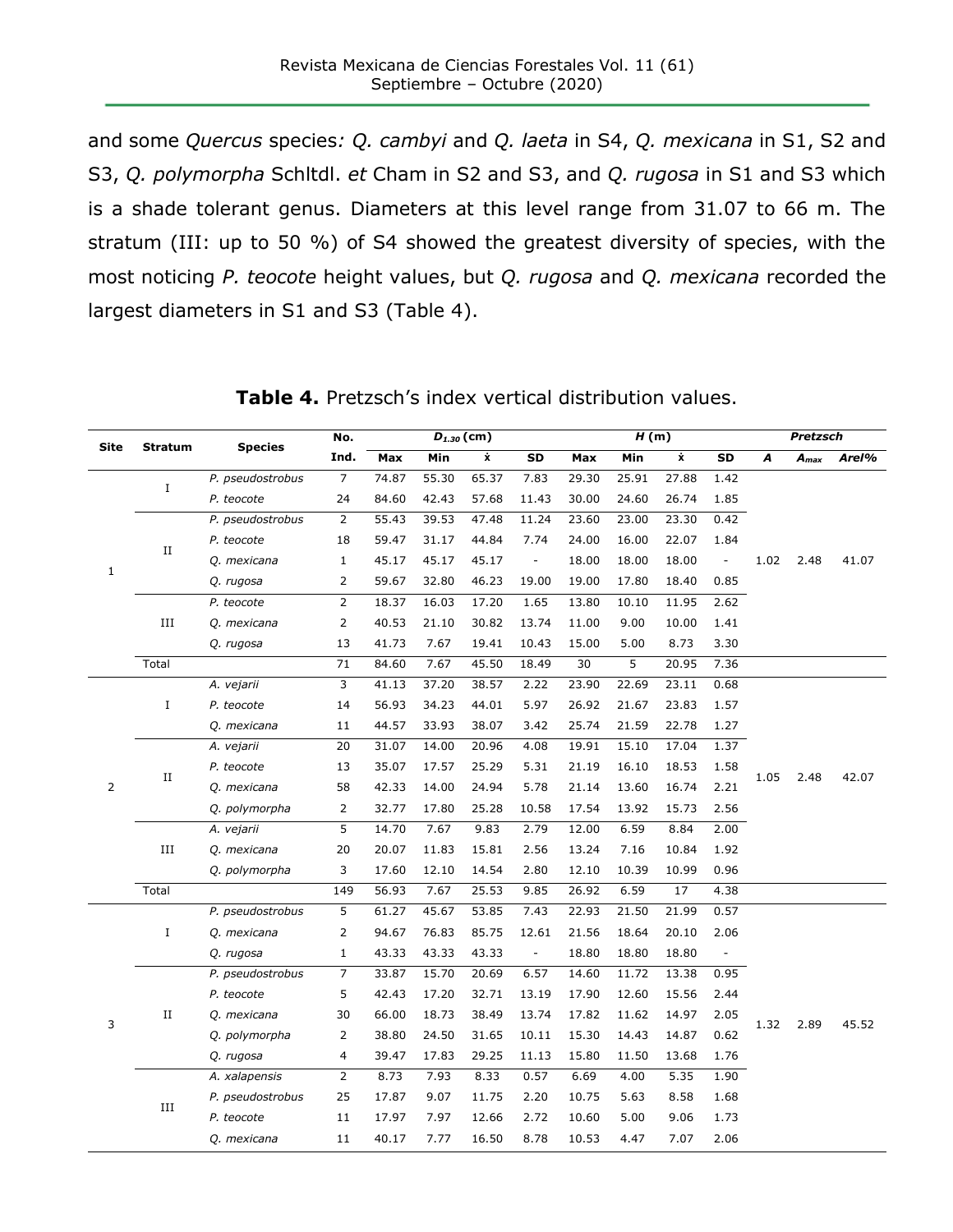| Manzanilla et al., Diversity, structure and floristic composition |  |  |  |  |
|-------------------------------------------------------------------|--|--|--|--|
|-------------------------------------------------------------------|--|--|--|--|

|   | Total |                  | 105            | 94.67 | 7.77  | 26.27 | 17.92 | 22.93 | 4     | 12.16 | 4.97 |      |      |       |
|---|-------|------------------|----------------|-------|-------|-------|-------|-------|-------|-------|------|------|------|-------|
|   | I     | P. teocote       | $\overline{7}$ | 56.10 | 27.67 | 38.90 | 9.22  | 26.60 | 21.50 | 23.57 | 1.90 |      |      |       |
|   |       | P. pseudostrobus | $\overline{2}$ | 44.40 | 33.07 | 38.73 | 8.01  | 18.73 | 15.89 | 17.31 | 2.01 |      |      |       |
|   | П     | P. teocote       | 22             | 42.33 | 9.83  | 24.06 | 7.59  | 20.80 | 14.60 | 18.04 | 1.98 |      |      |       |
|   |       | Q. cambyi        | 6              | 31.30 | 15.33 | 22.96 | 5.59  | 14.80 | 13.60 | 14.08 | 0.40 |      |      |       |
|   |       | Q. laeta         | 9              | 55.80 | 19.28 | 33.26 | 12.15 | 17.62 | 14.50 | 16.45 | 1.13 |      | 3.04 |       |
|   |       | A. xalapensis    | 30             | 23.33 | 7.67  | 13.20 | 4.28  | 9.60  | 3.10  | 6.59  | 1.89 | 1.69 |      | 55.39 |
| 4 |       | J. flaccida      | 4              | 16.00 | 10.33 | 13.43 | 2.82  | 11.30 | 7.60  | 9.77  | 1.58 |      |      |       |
|   |       | P. pseudostrobus | 7              | 23.33 | 11.57 | 14.80 | 4.21  | 12.60 | 10.40 | 11.61 | 0.70 |      |      |       |
|   | Ш     | P. teocote       | 6              | 14.83 | 10.97 | 12.66 | 1.69  | 13.20 | 11.10 | 12.08 | 0.81 |      |      |       |
|   |       | Q. cambyi        | 29             | 23.37 | 7.73  | 12.23 | 3.47  | 12.80 | 7.00  | 10.06 | 1.40 |      |      |       |
|   |       | Q. laeta         | 19             | 23.43 | 9.03  | 14.49 | 4.48  | 12.00 | 4.12  | 8.39  | 2.25 |      |      |       |
|   |       | Q. rugosa        | 3              | 30.00 | 12.53 | 21.08 | 8.74  | 11.60 | 7.20  | 9.63  | 2.24 |      |      |       |
|   | Total |                  | 144            | 56.10 | 7.67  | 18.32 | 9.84  | 26.60 | 3.10  | 11.80 | 5.04 |      |      |       |

Max= Maximum value; Min= Mínimum value; *D<sup>130</sup>* = Normal diameter; *H* = Height;  $\dot{x}$  = Mean; SD = Standard deviation

In regard to the values of the vertical index of  $A = 1.02$  to 1.69 and an  $A_{max} = 2.48$  to 3.04 in the sampling sites, the highest was located in S4 with an *Arel* = 55.39 %, indicating that the evaluated site has uniformity mean in height diversity (Table 4). These results are comparable with the results of Buendía-Rodríguez *et al*. (2019) from *A* = 1.5 to 2.53, with *Amax* = 2.48 to 3.5 at 10 temperate climate sites in northeast Mexico.

### **Conclusions**

The former results reveal that the sites sampled in this study are heterogeneous and of low similarity. *Pinus teocote*, *P. pseudostrobus* and *Q. mexicana* have the highest value of ecological importance, the first one of which records the largest basimetric area in S1, *Q. mexicana* the highest number of trees in S2 and S3, and the greater diversity of species in S4. However, the values of the calculated indexes of diversity (Shannon, Simpson) and richness (Margalef, Menhinick) are relatively low compared to others determined in temperate forests in Mexico. Based on the diametric distribution, some of the largest trees within the study areas were identified, which would be of interest to forest managers to removal those that have reached maturity, without compromising the stability of the ecosystem. By stratifying the heights using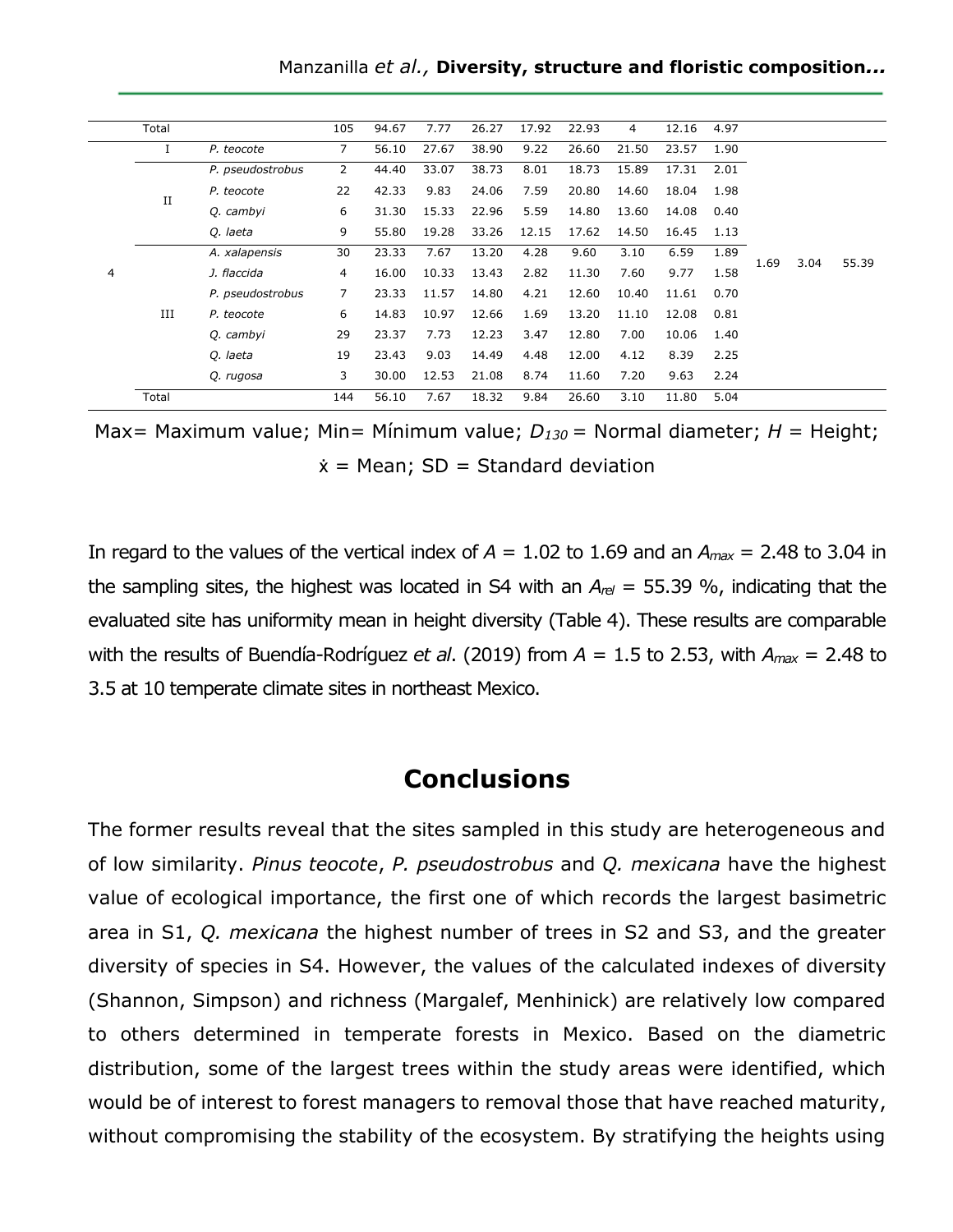the Pretzsch index, a detailed overview of the vertical structure of the species that make up the sampling sites is provided. The results obtained a well as the descriptive data in this work could serve as a reference of the changes that forests undergo in these areas and, over time, apply the corresponding forest management.

#### **Acknowledgements**

The first author wishes to express his gratitude to the *Consejo Nacional de Ciencia y Tecnología* (National Council of Science and Technology) (Conacyt) for their support by the postgraduate scholarship No. 469568, as well as to the Geomatics Laboratory of the Graduate School of Forest Sciences of the University of *Nuevo León*.

#### **Conflict of interests**

The authors declare no conflict of interest.

### **Contribution by author**

Gyorgy Eduardo Manzanilla Quijada: study design, field data collection, data analysis, and manuscript writing; José Manuel Mata Balderas, Eduardo Javier Treviño Garza and Oscar Alberto Aguirre Calderón: coordination of data analysis, writing and review of the manuscript; Eduardo Alanís Rodríguez and José Israel Yerena Yamallel: review of the manuscript.

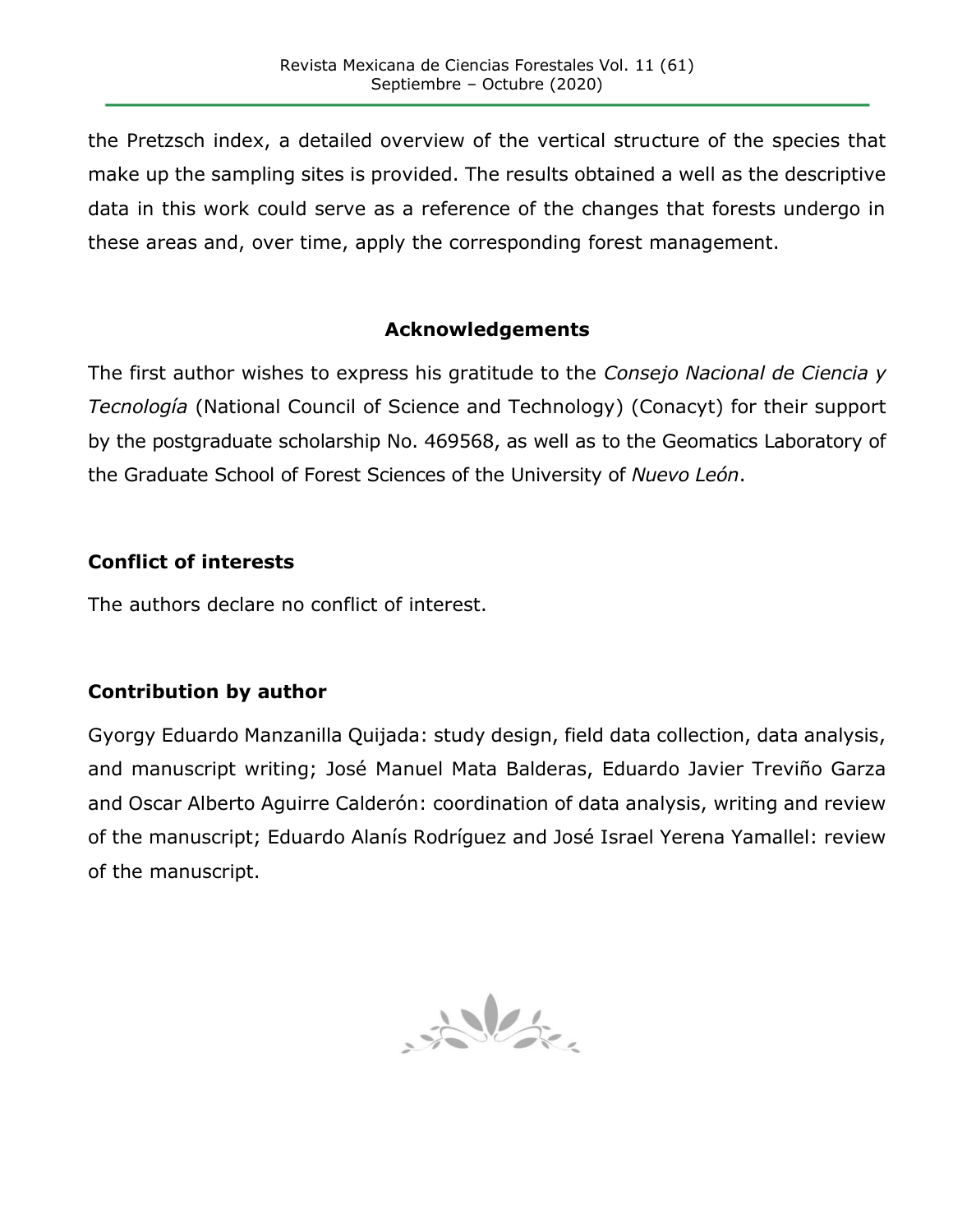#### **References**

Aguirre C., O. A. 2002. Índices para la caracterización de la estructura del estrato arbóreo de ecosistemas forestales. Ciencia Forestal en México 27(92): 5-27.

Aguirre-Calderón, O. A. 2015. Manejo Forestal en el Siglo XXI. Madera y Bosques 21: 17-28. https://doi.org/10.21829/myb.2015.210423.

Aragón-Piña, E. E., A. Garza-Herrera, M. S. González-Elizondo e I. Luna-Vega. 2010. Composición y estructura de las comunidades vegetales del rancho El Durangueño, en la Sierra Madre Occidental, Durango, México. Revista Mexicana de Biodiversidad 81(3): 771-787.

Bailey, R. L., and T. R. Dell. 1973. Quantifying diameter distributions with the Weibull function. Forest Science 19(2): 97-104. Doi: [h10.1093/forestscience/19.2.97.](https://doi.org/10.1093/forestscience/19.2.97)

Bray, J. R. and J. T. Curtis. 1957. An ordination of the upland forest communities of southern Wisconsin. Ecological monographs *27*(4): 325-349. Doi: 10.2307/1942268.

Buendía-Rodríguez, E., E. J. Treviño-Garza, E. Alanís-Rodríguez, O. A. Aguirre-Calderón, M. A. González-Tagle y M. Pompa-García. 2019. Estructura de un ecosistema forestal y su relación con el contenido de carbono en el noreste de México. Revista Mexicana de Ciencias Forestales Vol. 10(54): 4-25. Doi: [10.29298/rmcf.v10i54.149.](https://doi.org/10.29298/rmcf.v10i54.149)

Castellanos-Bolaños, J. F., E. J. Treviño-Garza, O. A. Aguirre-Calderón, J. Jiménez-Pérez, M. Musálem-Santiago y R. López-Aguillón. 2008. Estructura de bosques de *Pinus patula* bajo manejo en Ixtlán de Juárez, Oaxaca, México. Madera y Bosques 14 (2): 51-63. Doi:10.21829/myb.2008.1421212.

Castellanos-Bolaños, J. F., E. J. Treviño-Garza, O. A. Aguirre-Calderón, J. Jiménez.Pérez y A. Velázquez-Martínez. 2010. Diversidad arbórea y estructura espacial de bosques de pino-encino en Ixtlán de Juárez, Oaxaca. Revista Mexicana de Ciencias Forestales *1*(2): 39-52. Doi:10.29298/rmcf.v1i2.636.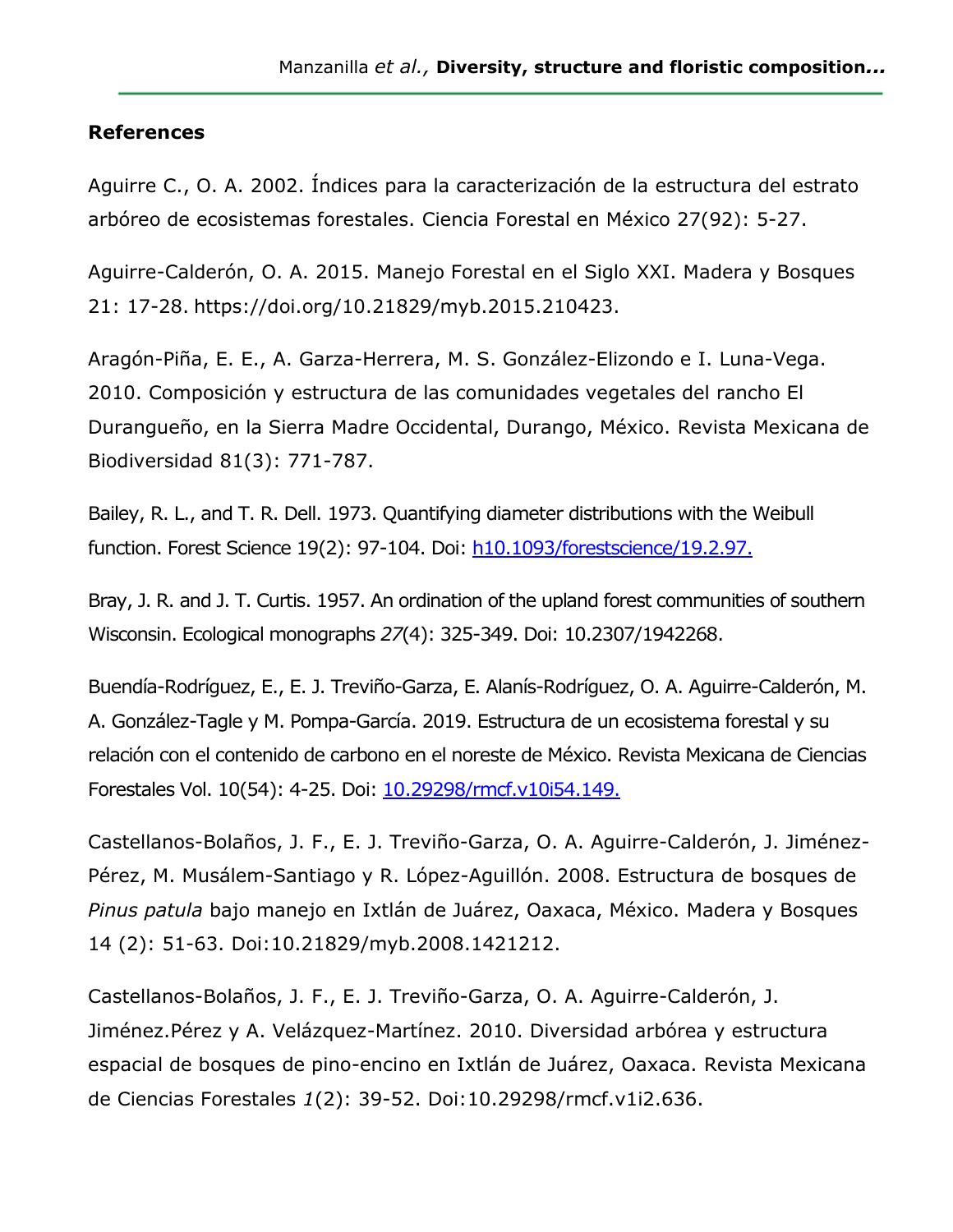Comisión Nacional Forestal (Conafor). 2009. Restauración de ecosistemas forestales. Guía básica para comunicadores. Zapopan, Jal., México. 69 p.

Corral, J., Ó. A. Aguirre, J. Jiménez y S. Corral. 2005. Un análisis del efecto del aprovechamiento forestal sobre la diversidad estructural en el bosque mesófilo de montaña "El Cielo", Tamaulipas, México. Investigación Agraria: Sistemas y Recursos Forestales 14(2): 217-228.

Corral-Rivas, J. J., B. Vargas L., C. Wehenkel, O. A. Aguirre C., J. G. Álvarez G. y A. Rojo A. 2009. Guía para el establecimiento de sitios de investigación forestal y de suelos en bosques del estado de Durango. Editorial UJED. Durango, Dgo., México. 81 p.

De León M., G. D., A. García A., S. Andrade H. y A. Ruíz M. 2013. Distribución de la vegetación a través de un transecto sobre la Sierra Madre Occidental de Durango, México. Revista Latinoamericana de Recursos Naturales 9(1): 30-40.

del Río, M., F. Montes, I. Cañellas y G. Montero. 2003. Revisión: índices de diversidad estructural en masa forestales. Investigación Agraria. Sistemas y Recursos Forestales 12(1): 159-176.

Delgado Z., D. A., S. A. Heynes S., M. D. Mares Q., N. L. Piedra L., F. I. Retana R., K. Rodriguez C., A. I. Villanueva H., M. S. González E. y L. Ruacho-González. 2016. Diversidad y estructura arbórea de dos rodales en Pueblo Nuevo, Durango. Revista Mexicana de Ciencias Forestales 7(33): 94-107. Doi: 10.29298/rmcf.v7i33.92.

Domínguez G., T. G., B. N. Hernández G., H. González R., I. Cantú S., E. Alanís R. y M. D. Alvarado S. 2018. Estructura y composición de la vegetación en cuatro sitios de la Sierra Madre Occidental. Revista Mexicana de Ciencias Forestales 9(50): 9-34. Doi: 10.29298/rmcf.v9i50.227.

Gadow, K. V., S. Sánchez O. y J. G. Álvarez G. 2007. Estructura y crecimiento del bosque. Universidad de Göttingen. Gottingen, Alemania*.* 279 p.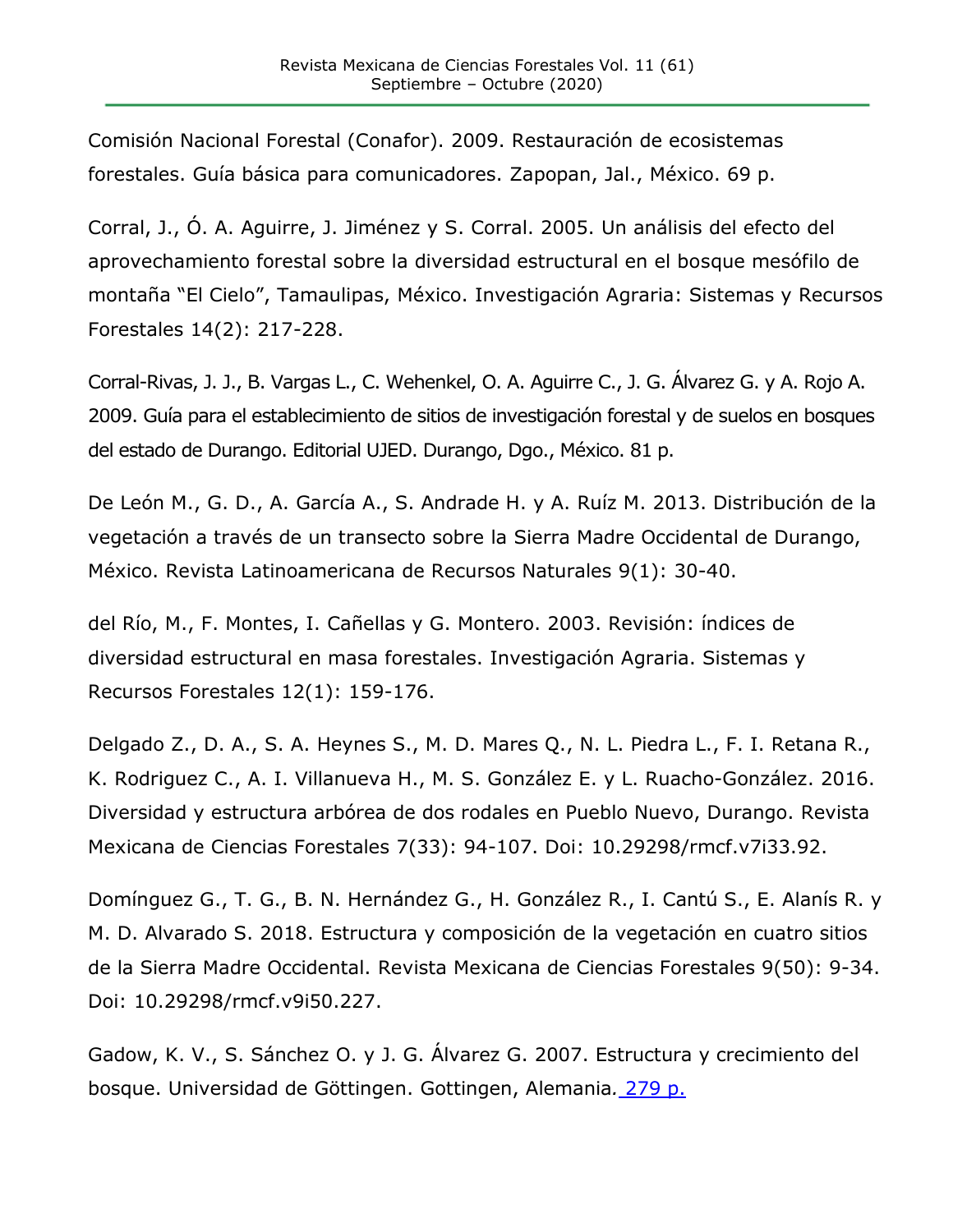Gaines, W. L. 1999. Monitoring biodiversity: quantification and interpretation (Vol. 443). US Department of Agriculture, Forest Service, Pacific Northwest Research Station. Portland, OR USA. 27 p.

García-Arévalo, A. 2008. Vegetación y flora de un bosque relictual de *Picea chihuahuana* Martínez del norte de México. Polibotánica (25): 45-68.

Gernandt, D. S., y J. A. Pérez-de la Rosa. 2014. Biodiversidad de Pinophyta (coníferas) en México. Revista Mexicana de Biodiversidad (85): 126-133. Doi: [10.7550/rmb.32195.](https://doi.org/10.7550/rmb.32195)

González-Elizondo, M. S., M. González-Elizondo, J. A. Tena-Flores, L. Ruacho-González e I. L. López-Enríquez 2012. Vegetación de la Sierra Madre Occidental, México: una síntesis. Acta Botánica Mexicana (100): 351-403. Doi: 10.21829/abm100.2012.40.

González M., F. 2003. Las comunidades vegetales de México: propuesta para la unificación de la clasificación y nomenclatura de la vegetación de México. Instituto Nacional de Ecología-Secretaría de Medio Ambiente y Recursos Naturales. México, D. F., México. 82 p.

Graciano-Ávila, G., E. Alanís-Rodríguez, Ó. A. Aguirre-Calderón, M. A. González-Tagle, E. J. Treviño-Garza y A. Mora-Olivo. 2017. Caracterización estructural del arbolado en un ejido forestal del noroeste de México. Madera y Bosques 23(3): 137- 146. Doi: 10.21829/myb.2017.2331480.

Guzmán L., M. A. 2009. Distribución, sistemática, y algunos aspectos ecológicos del mezquite *Prosopis* spp. (L.) en el estado de Nuevo León, México. Tesis de Doctorado. Facultad de Ciencias Biológicas, Universidad Autónoma de Nuevo León. San Nicolás de los Garza, N. L., México. 197 p.

Hernández S., J. 2012. Efecto del manejo forestal en la diversidad, composición y estructura de un bosque de *Pinus arizonica* ENGEL, en el Ejido el Largo, Chihuahua. Tesis de Doctorado. Universidad Autónoma de Nuevo León. Linares, N. L., México. 127 p.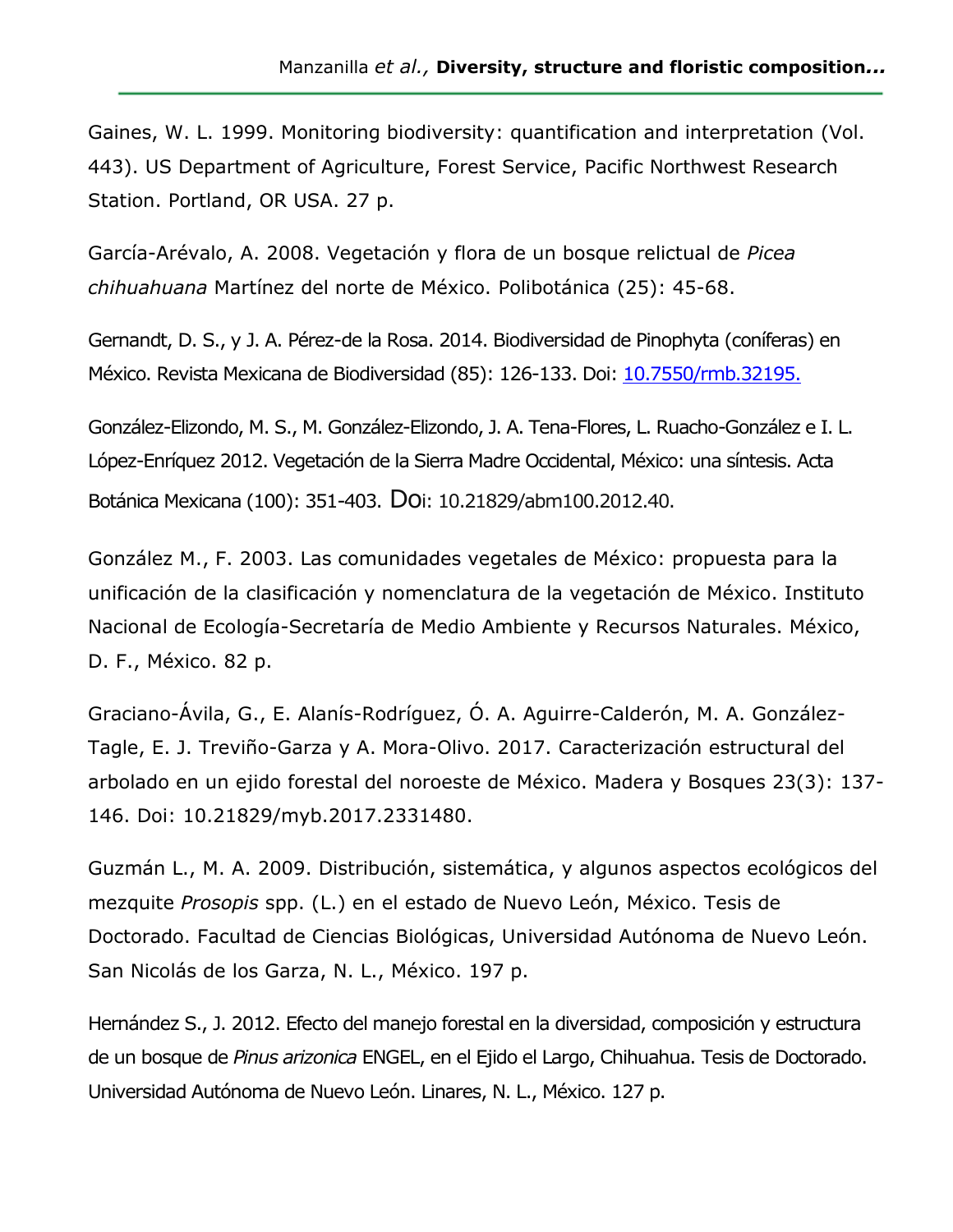Hernández-Salas, J., Ó. A. Aguirre-Calderón, E. Alanís-Rodríguez, J. Jiménez-Pérez, E. J., Treviño-Garza, M. A. González-Tagle, C. Luján-Álvarez, J. M. Olivas-García y L. A. Domínguez-Pereda. 2013. Efecto del manejo forestal en la diversidad y composición arbórea de un bosque templado del noroeste de México. Revista Chapingo. Serie Ciencias Forestales y del Ambiente 19(2): 189-200.

Instituto Nacional de Geografía y Estadística (Inegi). 2017. Anuario Estadístico y geográfico de Nuevo León 2017.

[http://internet.contenidos.inegi.org.mx/contenidos/Productos/prod\\_serv/contenidos/espanol/b](http://internet.contenidos.inegi.org.mx/contenidos/Productos/prod_serv/contenidos/espanol/bvinegi/productos/nueva_estruc/anuarios_2017/702825094911.pdf) [vinegi/productos/nueva\\_estruc/anuarios\\_2017/702825094911.pdf](http://internet.contenidos.inegi.org.mx/contenidos/Productos/prod_serv/contenidos/espanol/bvinegi/productos/nueva_estruc/anuarios_2017/702825094911.pdf) (4 de junio de 2020).

Jiménez, J., Ó. A. Aguirre y H. Kramer, 2008. Análisis de la estructura horizontal y vertical en un ecosistema multicohortal de pino-encino en el norte de México. Investigación Agraria: Sistemas y Recursos Forestales 10(2): 355-366.

Lähde, E., O. Laiho, Y. Norokorpi and T. Saksa, 1999. Stand structure as the basis of diversity index. Forest Ecology Management 115(2-3): 213-220. Doi: 10.1016/S0378-1127(98)00400-9.

Lamprecht, H. 1962. Ensayo sobre unos métodos para el análisis estructural de los bosques tropicales. Acta Científica Venezolana 13(2): 1-57.

López-Gómez, V., P. Zedillo-Avelleyra, S. Y. Anaya-Hong, E. González-Lozada. y Z. Cano-Santana. 2012. Efecto de la orientación de la ladera sobre la estructura poblacional y ecomorfología de *Neobuxbaumia tetetzo* (Cactaceae). Botanical Sciences 90(4): 453-457. Doi: 10.17129/botsci.473.

López-Hernández, J. A., Ó. A. Aguirre-Calderón, E. Alanís-Rodríguez, J. C. Monarrez-González G., M. A. González-Tagle y J. Jiménez-Pérez. 2017. Composición y diversidad de especies forestales en bosques templados de Puebla, México. Madera y Bosques *23*(1): 39-51. Doi: 10.21829/myb.2017.2311518.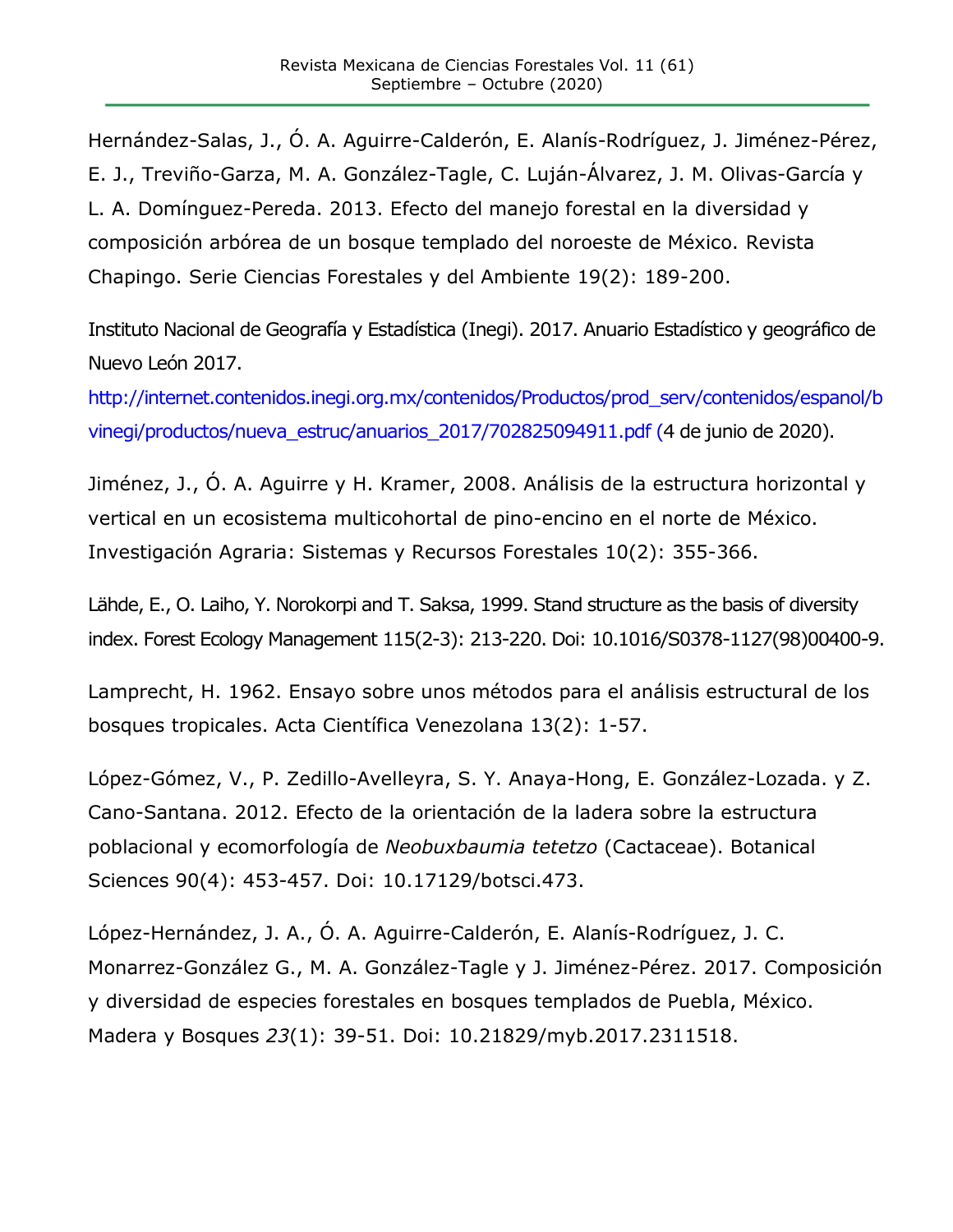Louman, B., D. Quiroz y M. Nilson. 2001. Silvicultura de bosques latifoliados húmedos con énfasis en América Central. Serie Técnica. Manual Técnico Núm. 46. CATIE. Turrialba, Costa Rica. 265 p.

Lübbers, P. 1997. Diversitätsindices und Stichprobenverfahren. *In*: Pelz, D. (Comp.). Deutscher Verband Forstlicher Forschungsanstalten, Sektion Biometrie und Informatik. Abt. Forstl. Biometrie, Albert-Ludwigs-Universität Freiburg, Freiburg, Deutschland. pp. 50-58.

Magurran, A. E. 1989. Diversidad ecológica y su medición. Ediciones Vedrá. Barcelona, España. 200 p.

Magurran, A. E. 2004. Measuring biological diversity. The commonness and rarity of species. Blackwell Science Ltd., Oxford, UK. 256 p.

Martínez-Atúnez, P., C. Wehenkel, J. C. Hernández-Díaz, M. González-Elizondo, J. J. Corral-Rivas and A. Pinedo-Álvarez. 2013. Effect of climate and physiography on the density of tree and shrub species in Northwest Mexico. Polish Journal of Ecology 61 (2): 295—307.

McAleece, N., P. J. Lambshead, G. L. Paterson and J. D. Cage 1997. Biodiversity Professional (V.2.0). Natural History Museum and Scottish Association for Marine Science. Oban, UK

[http://www.sams.ac.uk/research/software/software/?searchterm=Biodiversity%20P](http://www.sams.ac.uk/research/software/software/?searchterm=Biodiversity%20Pro) [ro](http://www.sams.ac.uk/research/software/software/?searchterm=Biodiversity%20Pro) (13 de octubre de 2019).

Minitab, 2014. MINITAB 16. Inc: State College, PA. USA. http://www.minitab.com/es-mx/ (1 de junio de 2020).

Moreno, C. 2001. Métodos para medir la biodiversidad. M&T-Manuales y Tesis Sociedad Entomológica Aragonesa (SEA). Vol. I. Zaragoza, España. 84 p.

Mostacedo, B. y T. Fredericksen. 2000. Manual de métodos básicos de muestreo y análisis en ecología vegetal. BOLFOR. Santa Cruz, Bolivia. 87 p.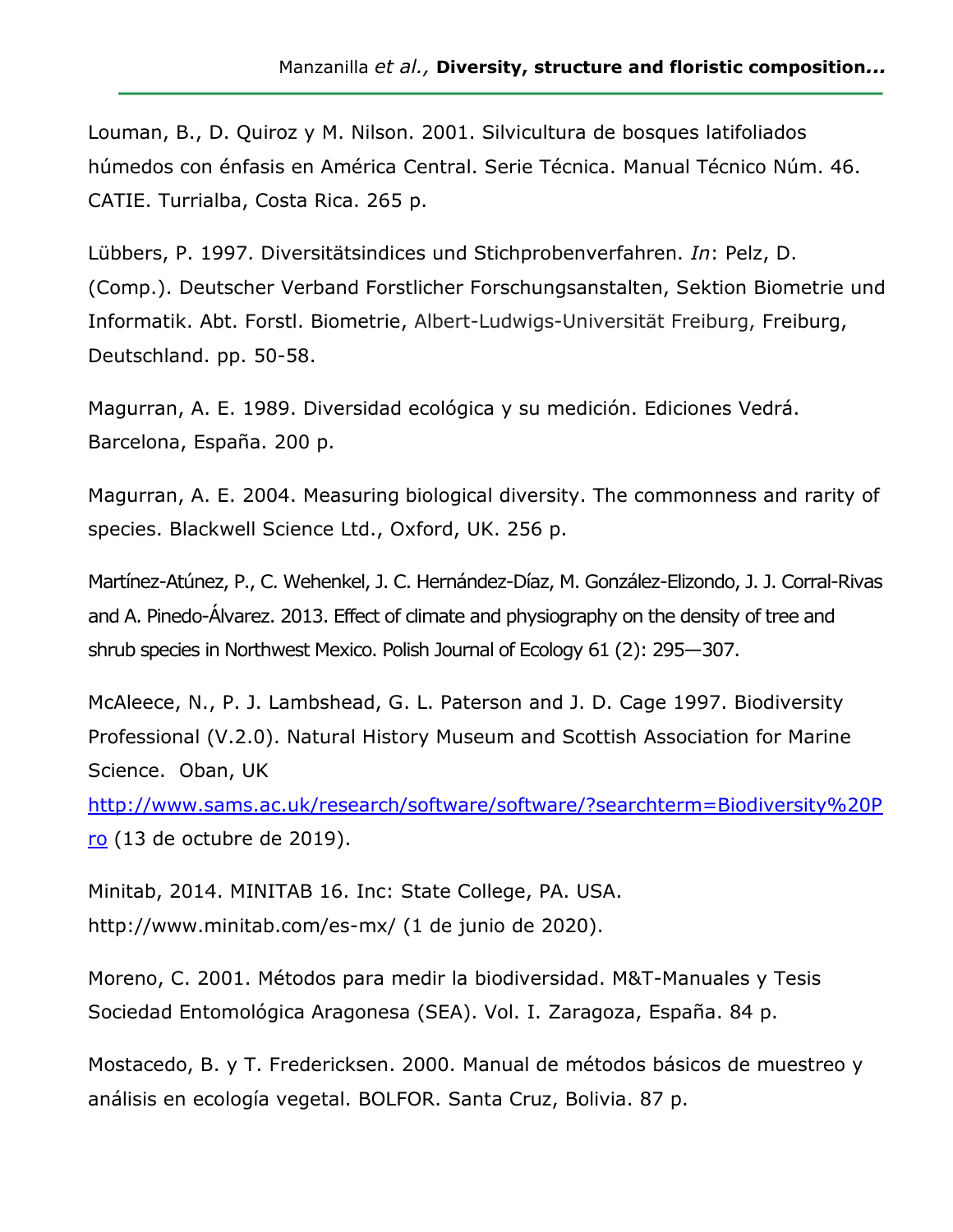Müeller-Dombois, D. and H. Ellenberg. 1974. Aims and methods of vegetaion ecology. John Wiley and Sons, Inc. New York, NY USA 547 p.

Návar-Cháidez, J. J. 2010. Los bosques templados del estado de Nuevo León: el manejo sustentable para bienes y servicios ambientales. Madera y Bosques 16(1): 51-69. Doi: 10.21829/myb.2010.1611179.

Návar-Cháidez, J. J. y S. González-Elizondo. 2009. Diversidad, estructura y productividad de bosques templados de Durango, México. Polibotánica (27): 71-87.

Pretzsch, H. 1996. Diversidad estructural como resultado del comercio silvícola. Memorias de la Reunión Anual de la Asociación Alemana de Institutos de Investigación Forestal. Sección de Ciencias de Rendimiento. Neresheim, Baden-Württemberg, Alemania. pp. 134-154.

Pretzsch, H. 2009. Forest dynamics, growth and yield. From measurement to model. Springer-Verlag Berlín. Heidelberg, Germany. 664 p.

Ríos-Saucedo, J. C., L. M. Valenzuela-Núñez y R. Rosales-Serna. 2019. Evaluación de la biodiversidad vegetal en áreas de bosque templado en Durango, México. Universidad Galileo Galilei Tuxtla Gutiérrez, Chiapas. Ciencia e Innovación 2(1): 185-206.

Rodríguez T., D. A. and R. L. Myers. 2010. Using oak characteristics to guide fire regime restoration in Mexican pine-oak and oak forests. Ecological Restoration 28(3): 304-323. Doi: 10.1353/ecr.2010.0009.

Rzedowski, J. 2006. Vegetación de México. 1ra Edición digital, Comisión Nacional para el Conocimiento y Uso de la Biodiversidad. México, D.F., México. 504 p.

Sánchez-González, A. 2008. Una visión actual de la diversidad y distribución de los pinos de México. Madera y Bosques 14(1): 107-120. Doi[:10.21829/myb.2008.1411222.](https://doi.org/10.21829/myb.2008.1411222)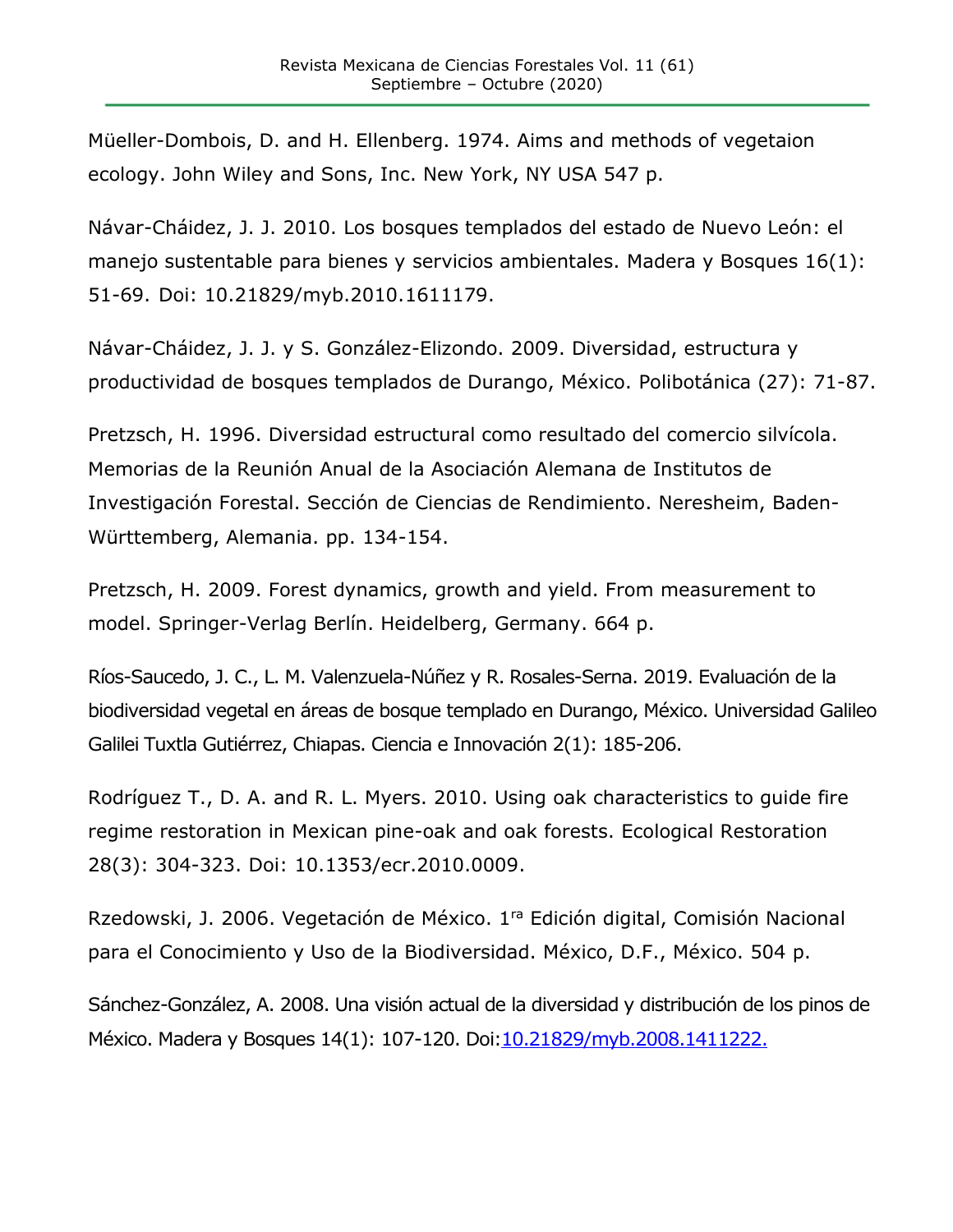Secretaría de Medio Ambiente y Recursos Naturales (Semarnat). 2007. Ordenamiento Ecológico del Estado de Durango. Gobierno del Estado de Durango-Semarnat. Durango, Dgo., México. 194 p.

Secretaría de Medio Ambiente y Recursos Naturales (Semarnat). 2014. Ecosistemas terrestres, el medio ambiente en México 2013-2014.

[http://apps1.semarnat.gob.mx/dgeia/informe\\_resumen14/02\\_ecosistemas/2\\_4.htm](http://apps1.semarnat.gob.mx/dgeia/informe_resumen14/02_ecosistemas/2_4.htm) l (1 de octubre de 2019).

Shannon, C. E. 1948. The mathematical theory of communication. *In:* Sahnnon, C. E. and W. Weaver (eds.). University of Illinois Press. Champaign, IL USA. pp. 134-154.

Solís M., R., Ó. A. Aguirre C., E. J. Treviño G., J. Jiménez P., E. Jurado Y. y J. Corral-Rivas. 2006. Efecto de dos tratamientos silvícolas en la estructura de ecosistemas forestales en Durango, México. Madera y Bosques 12 (2): 49-64. Doi: 10.21829/myb.2006.1221242.

The Plant List. 2013. The Plant List Version 1.1.<http://www.theplantlist.org/> (2 de septiembre de 2019).

Valencia, S. 2004. Diversidad del género *Quercus* (Fagaceae) en México. Botanical Sciences (75): 33-53. Doi: 10.17129/botsci.1692.

Valenzuela N., L. M. y D. Granados S. 2009. Caracterización fisonómica y ordenación de la vegetación en el área de influencia de El Salto, Durango, México. Revista Chapingo Serie Ciencias Forestales y del Ambiente 15(1): 29-41.

Villarreal, H., M. Álvarez, F. Córdoba, F. Escobar, G. Fagua, F. Gast, H. Mendoza, M. Ospina y A. M. Umaña. 2006. Manual de métodos para el desarrollo de inventarios de biodiversidad. Instituto de Investigación de Recursos Biológicos Alexander Von Humboldt. Bogotá, Colombia. 236 p.

Whittaker, R. H. 1972. Evolution and measurment of species diversity. Taxon 21 (2-3): 213-251. Doi: 10.2307/1218190.